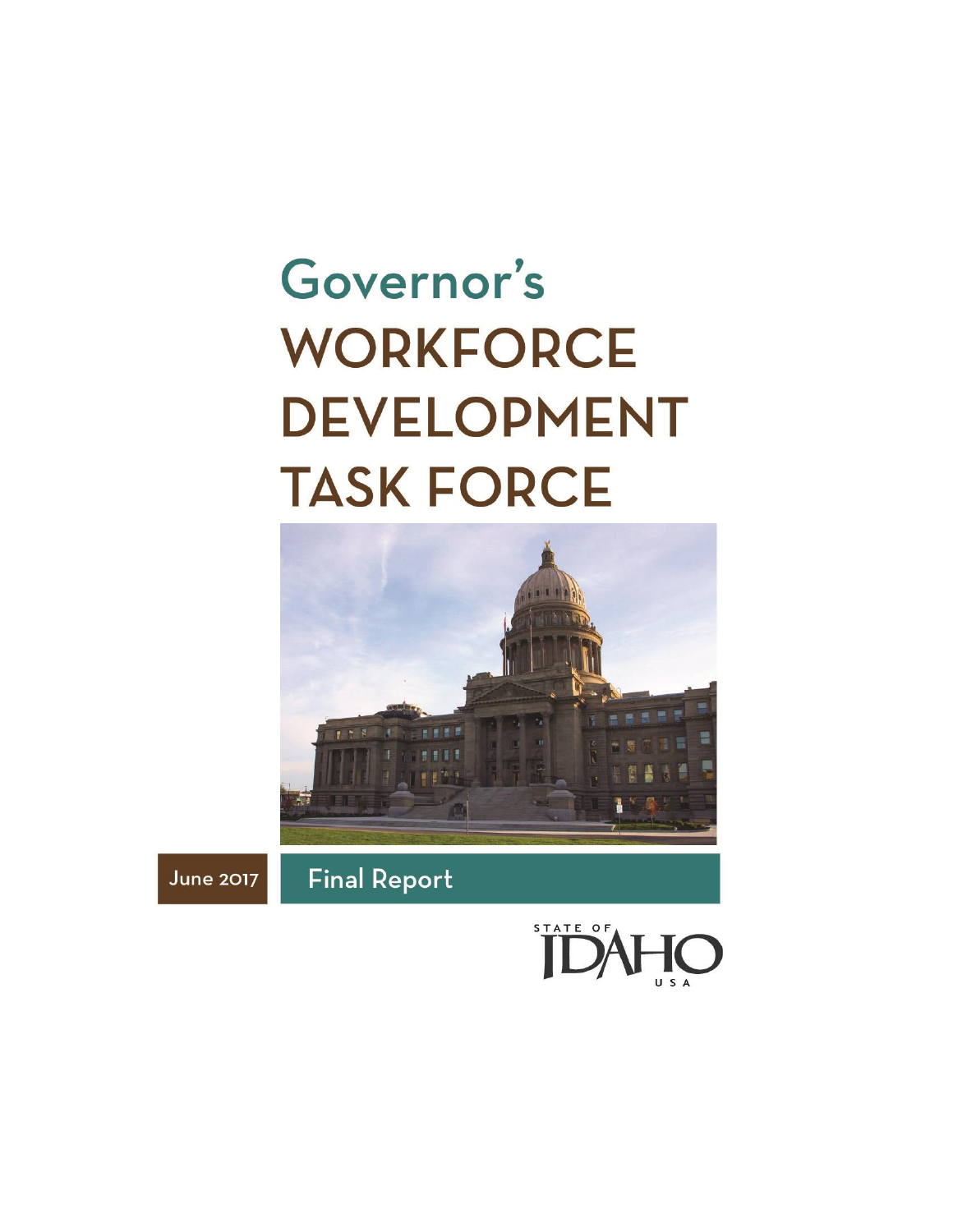July 1, 2017

The Honorable C.L. "Butch" Otter Office of the Governor State Capitol P.O. Box 83720 Boise, ID 83720

Dear Governor Otter:

We are pleased to present the attached report and recommendations of the 2017 Governor's Workforce Development Task Force.

Over the past five months, nearly two dozen leaders from diverse industries in the state examined ways to improve Idaho's funding and delivery of training programs to meet our state's growing demand for skilled workers. We reviewed Idaho's current delivery system and studied some of the best practices from other states.

Governor, you appointed a group of dedicated Idahoans who are passionate about creating the best opportunities for our citizens to live, work and raise their families here in Idaho. In the eight meetings held, we had excellent participation and gained insight from specific businesses, industry groups and educators. This report and the accompanying recommendations provide a framework from which the state can work to avoid potential shortages of skilled workers and continue to grow our economy.

Throughout this process, we recognized there are scarce resources as well as budgetary constraints within which the state must operate. Our goal was to help prioritize the strategies and efforts that can be deployed to provide more skilled workers to fill the jobs of today and tomorrow so we can remain competitive in an increasingly complex and competitive global economy.

Thank you again for the opportunity to provide this report and our recommendations to you and the people of the State of Idaho.

Sincerely,

Dr. David (Dave) Hill and Mr. Brian Whitlock Task Force Co-Chairs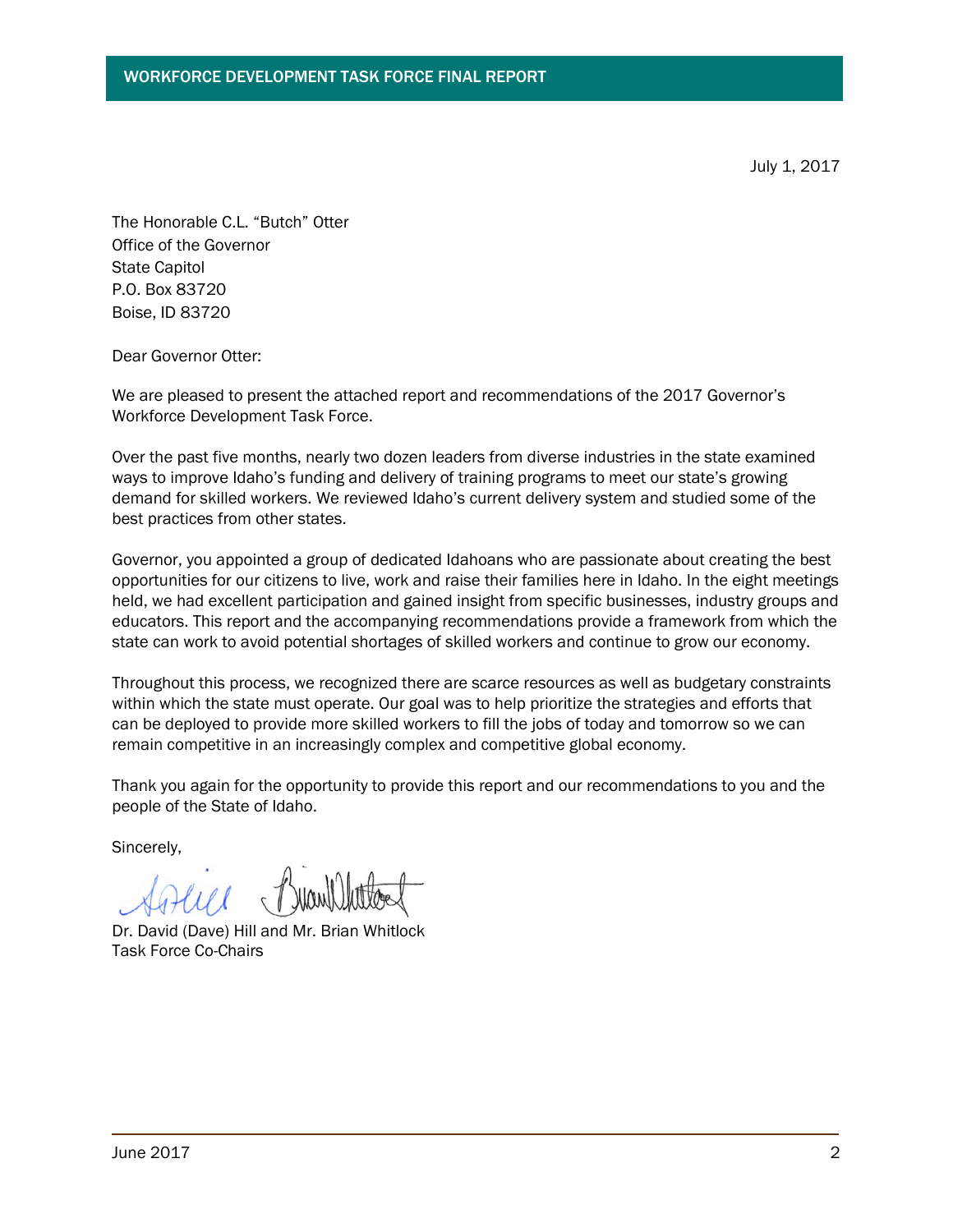# **Table of Contents**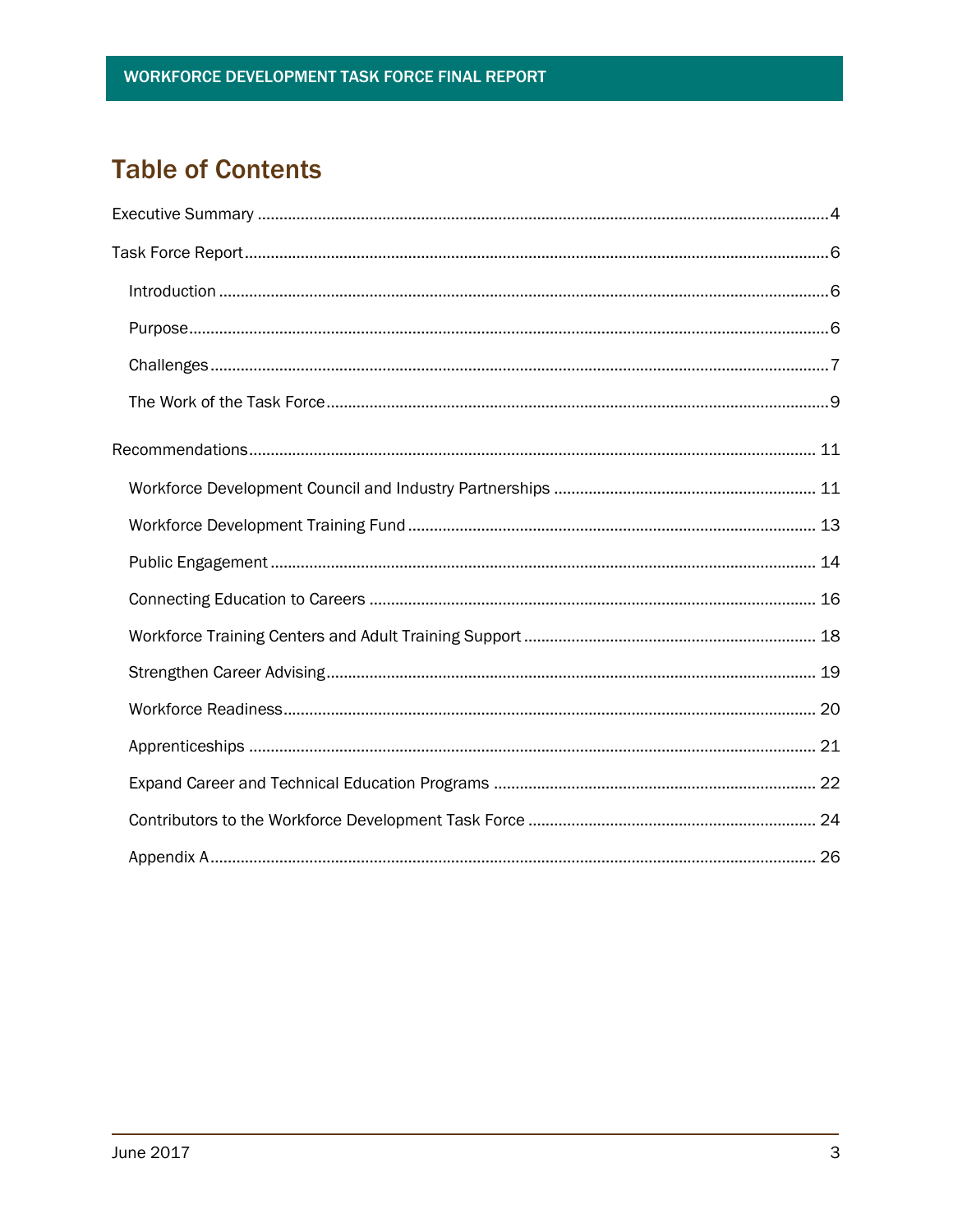# EXECUTIVE SUMMARY

In January 2017, Governor C.L. "Butch" Otter announced the creation of the Workforce Development Task Force. The Task Force consisted of 17 members representing industries such as health care, aerospace, food processing, natural resources, advanced manufacturing, energy and construction along with education, career and technical training programs, the Workforce Development Council and the Idaho Legislature. Representatives of the Idaho Departments of Labor and Commerce and the State Division of Career & Technical Education provided administrative and technical support. The Task Force met from February to June 2017 and provided a full report to Gov. Otter and the Workforce Development Council July 1, 2017.

The Task Force determined that industry, government and education must recognize and share responsibility for workforce development and that each should elevate its commitment to executing a shared vision. Throughout discussions and explorations of best practices, the Task Force identified four major areas of focus for research and recommendations: industry, education and government partnerships; capacity building; career advising; and communications. From these areas, the Task Force developed nine recommendations for the Governor and Workforce Development Council's considerations.

### Summary of Recommendations

- Workforce Development Council and Industry Partnerships Increase the role and responsibilities of an industry-driven Workforce Development Council to champion the development and implementation of a statewide, strategic workforce development plan that meets industries' needs today and tomorrow.
- Workforce Development Training Fund Establish a sustainable funding mechanism for the Workforce Development Training Fund.
- Public Engagement Develop and implement a comprehensive statewide public engagement initiative utilizing technology and other engagement strategies to increase awareness of career opportunities for all Idahoans.
- Connecting Education to Careers Idaho's K-through-Career education system should value and support all pathways for students to achieve education, training and workforce skills that align to their career aspirations.
- Workforce Training Centers and Adult Training Support Enhance support for Idaho's six Workforce Training Centers and the individuals they serve with short-term, industry-focused training.
- Strengthen Career Advising Ensure that there is equity and access for all Idaho students to occupational pathways by establishing stronger requirements for the secondary education system in deploying college and career advising.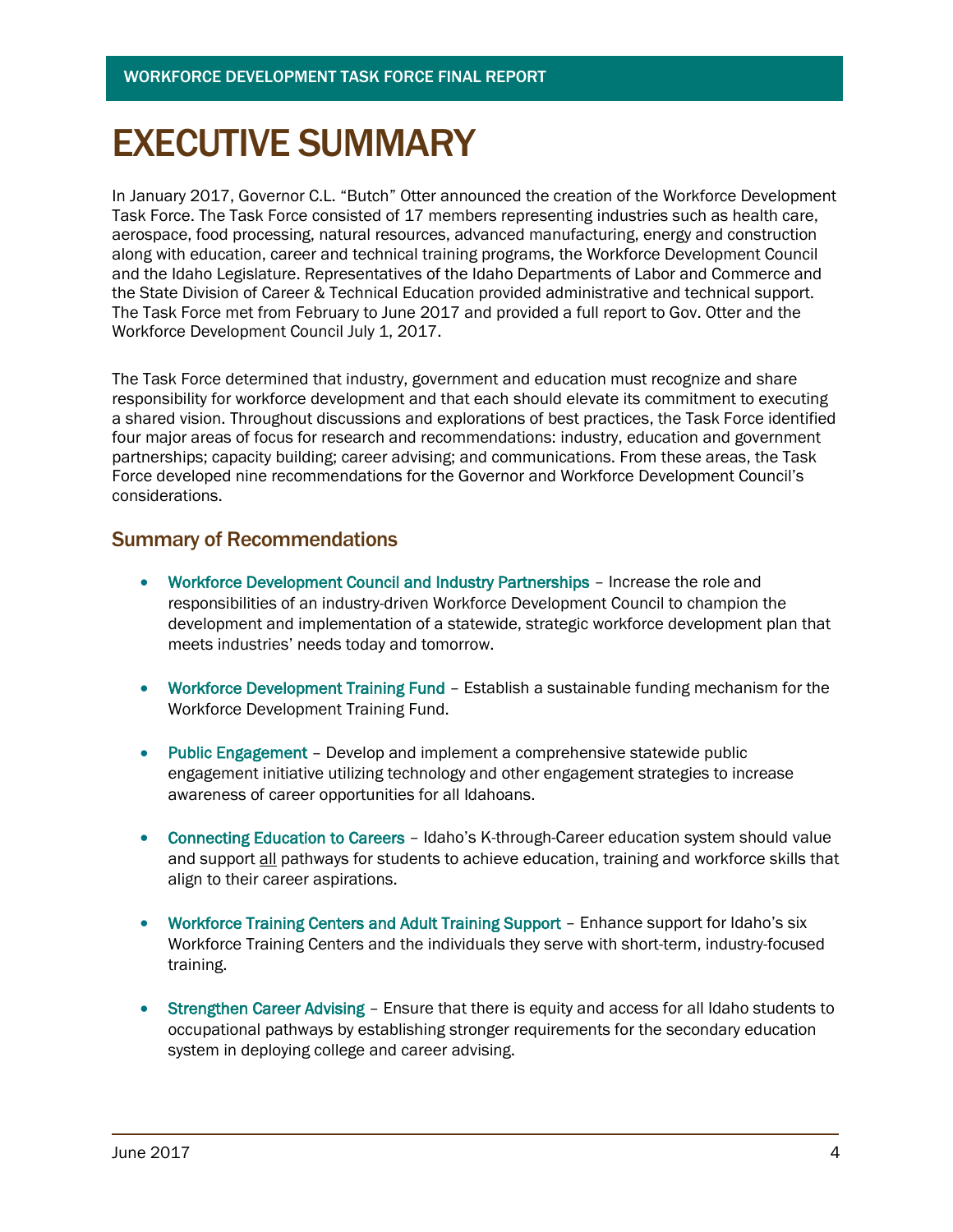- Workforce Readiness Incentivize Idaho school districts to incorporate workforce readiness skills throughout secondary curriculum.
- Apprenticeships Continue the development of apprenticeship programs throughout the state.
- Expand Career and Technical Education Programs Strengthen Idaho's talent pipeline by expanding CTE programs at the secondary and post-secondary level.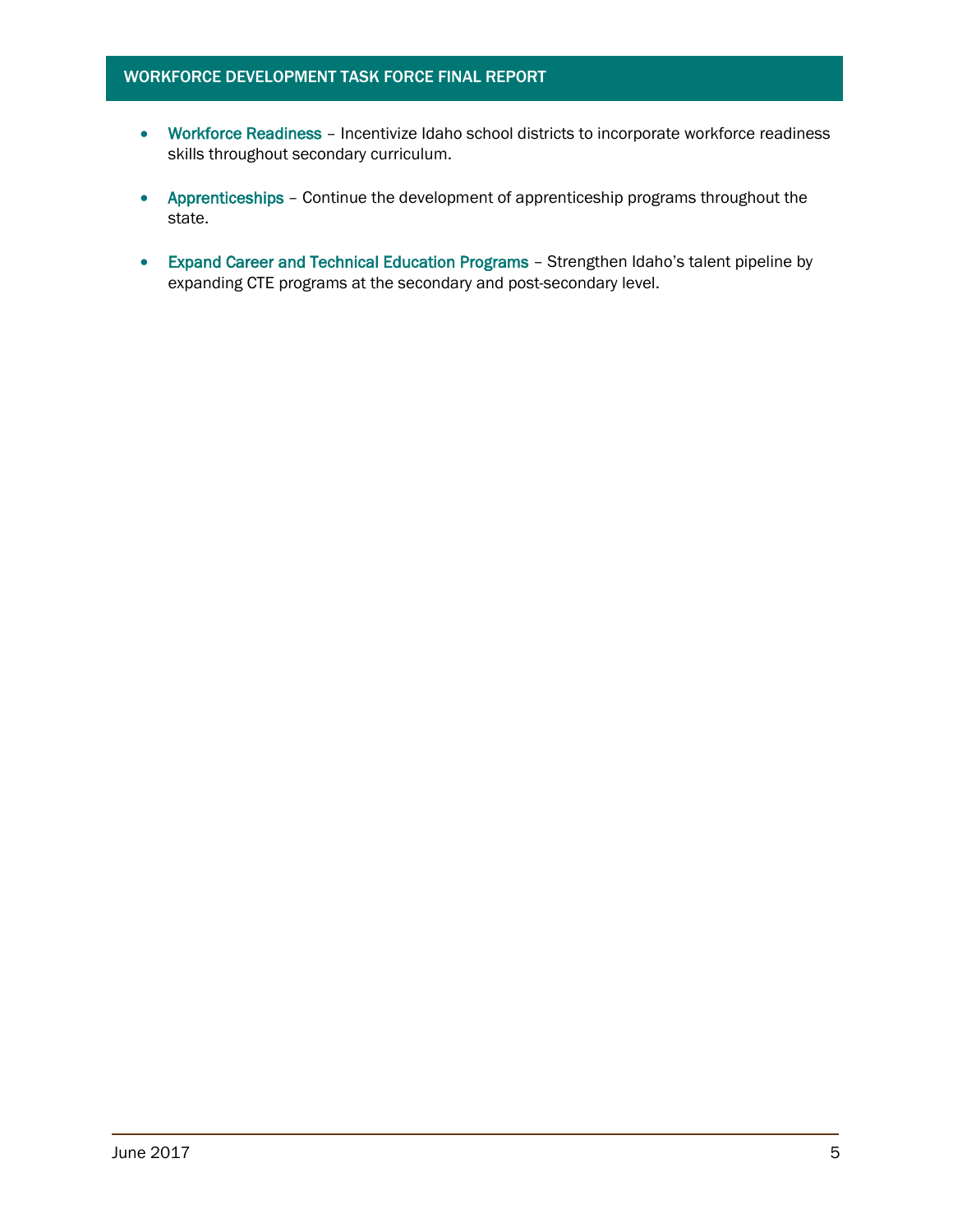# TASK FORCE REPORT

### Introduction

By 2020, nearly 67 percent of jobs in the United States will require some post-secondary training or education beyond high school. Due to a lack of needed skills, thousands of Idaho jobs are chronically unfilled, putting statewide economic growth at risk. To address these issues, in January 2017, Gov. C.L. "Butch" Otter announced the creation of the Workforce Development Task Force to study ways to improve Idaho's funding and delivery of training programs to meet growing industry demand for skilled workers. The Task Force is part of Gov. Otter's "K-through-Career Campaign" which aims to provide training and education to all Idahoans to help them achieve success in the workforce. This campaign includes the goal to have 60 percent of Idahoans between the ages of 25 and 34 attain a post-secondary credential, including certificates and degrees, by 2020. As of 2015, that number was 42 percent.

To help the Task Force develop findings and recommendations to improve training programs to meet industry needs, the Task Force listened to industry representatives about workforce challenges they face within their respective companies and across their industries. Overwhelmingly, industry members expressed challenges with a lack of qualified candidates, citing a lack of professional skills (i.e., personal appearance, time management, communication and collaboration skills, adaptability); the speed in which training and educational programs are delivered currently versus the speed at which industry needs trained individuals; and an aging workforce with a growing number of retirees and a lack of individuals trained to fill those positions.

### Purpose

Idaho is experiencing unprecedented job growth and a continued decline in the unemployment rate. The pressure and competition for local businesses to find the talent they need to help their businesses grow and thrive has become a top concern among industry leaders. Furthermore, the existing talent pool does not have the right skills to adapt to unparalleled technological changes in the workplace. The availability of skilled labor has become the No. 2 factor in site decisions following highway accessibility, according to the latest survey of company executives by Area Development magazine. If an adequate workforce is not available, businesses will go elsewhere to create new, high-quality jobs, damaging every local economy. Without interventions, Idaho citizens with the right skills to access high-quality jobs may have to relocate to other states. The result will be local economies that suffer from a lack of high-paying jobs, loss of workers and corresponding decrease in the vitality of the community.

Partnerships between employers, educational institutions, and workforce and economic development groups exist to try to solve these workforce issues, but many of these efforts take place independently throughout the state. Few partnerships transcend geographical, institutional and agency boundaries. Many programs rely on federal funding which is inherently limited. Industry members are asked to participate in these disconnected efforts, resulting in fatigue and disengagement. Taken together, these workforce efforts concentrate on meeting immediate needs and miss out developing and implementing a comprehensive strategy that will meet the needs of industry today and tomorrow.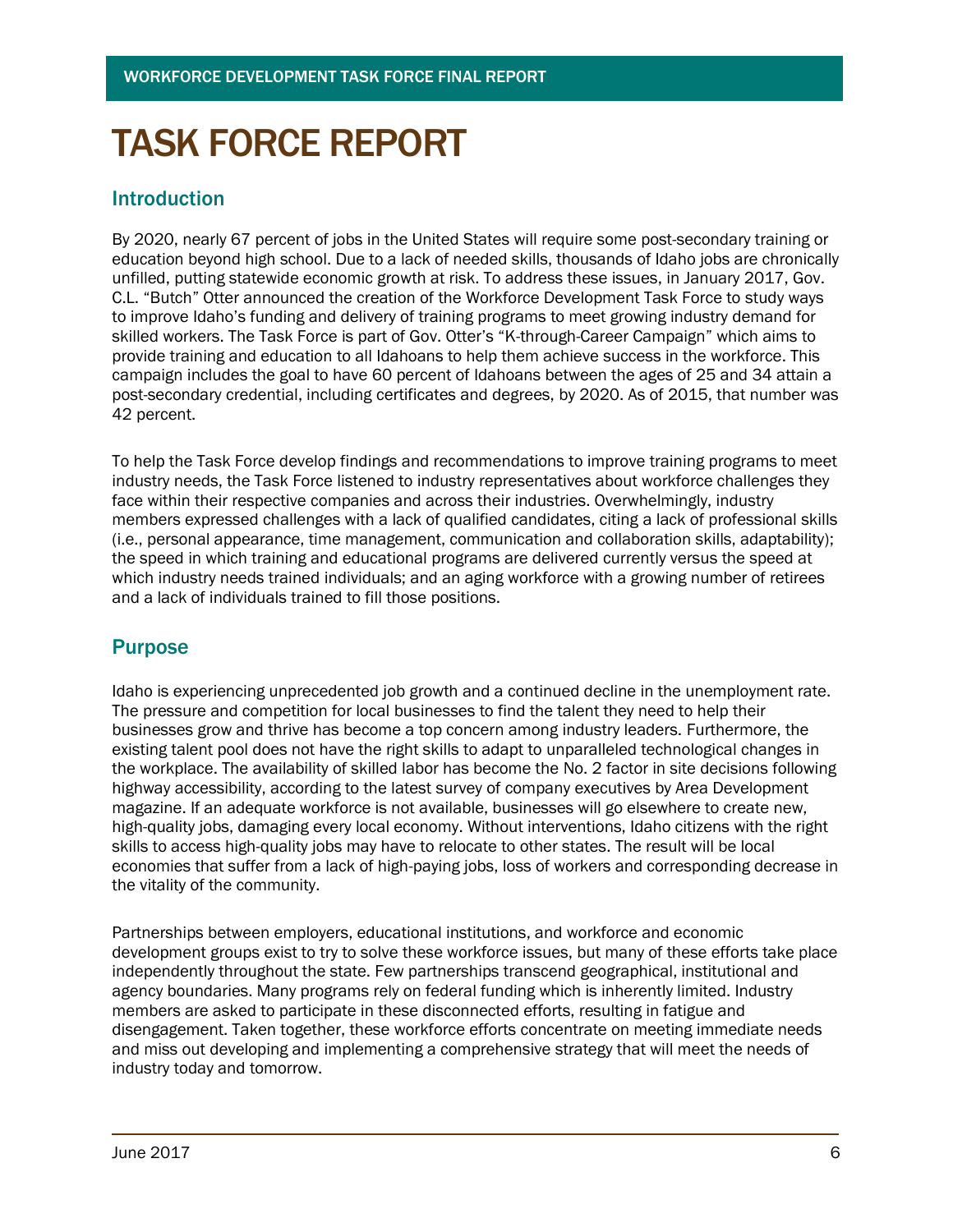To address these issues, Gov. Otter created an industry-driven Task Force to engage with education, workforce and economic development partners to define and champion timely, collaborative changes to funding mechanisms and training programs. The efforts of this Task Force will help strengthen Idaho's talent pipeline; create stronger businesses that will be able to hire skilled, qualified workers for better jobs; and help grow Idaho's economy.

### **Challenges**

In 2016, the Idaho Department of Labor reported that while more Idaho citizens than ever are employed, many citizens remain underemployed due to a lack of needed skills. Additionally,

thousands of Idaho jobs are chronically unfilled due to a shortage of qualified workers. By 2020, nearly two out of three jobs in the United States will require some post-secondary training or education beyond high school. The agency projected that Idaho faces a critical shortage of tens of thousands of skilled, qualified workers by 2024 (Figure 1), putting statewide economic growth at risk. Over the next seven years, the number of new jobs created will be half again the number of entrants to the workforce.

*Over the next seven years, the number of new jobs created will be half again the number of entrants to the workforce.* 

#### Figure 1. Projected Labor Supply



However, the projected gap is evident now. According to Idaho Department of Labor analysts, 8,600 new jobs were created between May 2016 and May 2017, though six of the state's 11 industry sectors, including construction, transportation and utilities, showed job declines. Despite new job growth, the state's labor force participation rate dropped to 63.4 percent, the lowest participation rate since July 1976. Nationally, the participation rate fell only two-tenths of a percent to 62.7 percent. Additionally, more than 2,000 Idahoans exited the labor force in the last month. Much of the reduction in labor force participation can be attributed to retirement.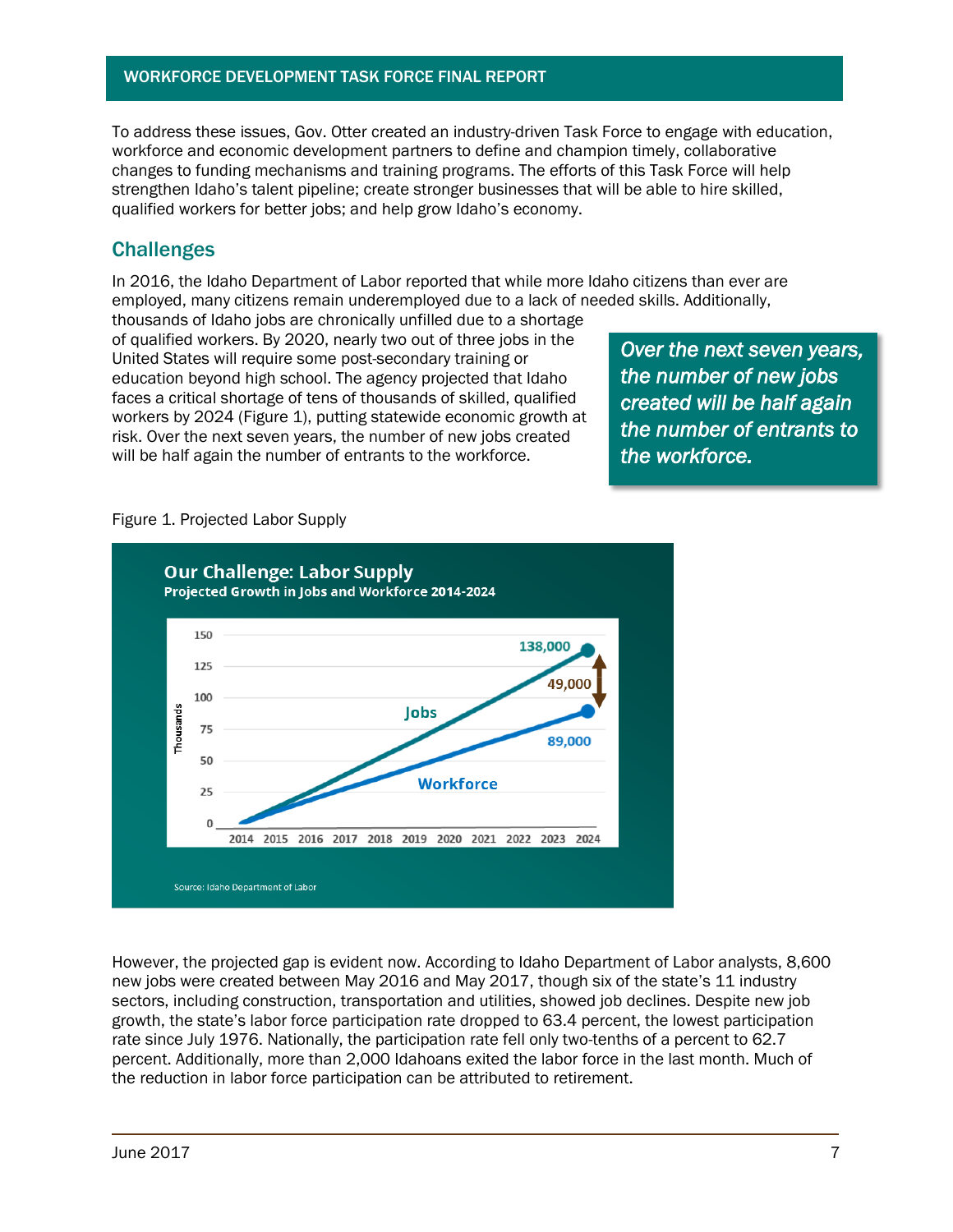Idaho's population will continue to age. A new forecast by the Idaho Department of Labor finds the statewide population is expected to increase 15.3 percent by 2025. The majority of this growth is expected to occur in retirement-age groups and can be attributed to high levels of in-migration by retirees moving to the state. The 65 and older population is expected to increase from 243,356 to 330,334 and will account for 34.4 percent of total population growth. As the population ages and exits the workforce, the pool of available, skilled workers will continue to decrease.

Currently, as Idaho businesses are trying to grow, particularly among smaller businesses and those in rural communities, they are constrained by this shortage of workers possessing the skills needed to do increasingly technical jobs. In 2016, Idaho's technical colleges graduated more than 2,500 individuals with post-secondary certificates and degrees up to the associate level. In addition, the state's six Workforce Training Centers served nearly 48,000 individuals with short-term industry-focused training. While these numbers are positive, the demand for skilled

*While these numbers are positive, the demand for skilled individuals needed to fill jobs is greater than this supply.* 

individuals needed to fill jobs is greater than this supply. If this fundamental issue is not addressed, the gaps between the number of jobs, the labor force needed to fill those jobs and the skills needed to do those jobs will only continue to grow. Without an abundant, skilled workforce, Idaho will suffer economic consequences.

In December 2016, the National Skills Coalition scanned state policies and programs that support middle-skill jobs - those that require education or training beyond high school but not a bachelor's degree. Idaho is one of 19 states that lacked a policy in all four areas around which the study was conducted:

| <b>Policy Area</b>                                                                                                                                                               | Number of<br><b>States with</b><br><b>Policies</b> | <b>Idaho</b><br>Included? |
|----------------------------------------------------------------------------------------------------------------------------------------------------------------------------------|----------------------------------------------------|---------------------------|
| Integrated education and training policies - helping individuals<br>who have basic skill gaps to qualify for middle-skill jobs.                                                  | 18                                                 | No.                       |
| Stackable credential policies - allows industry-recognized<br>credentials to matriculate toward higher-level certificates or<br>associate degrees in the same occupational area. | 19                                                 | No                        |
| Job-driven financial aid policies – provides access to middle-skill<br>training programs that do not qualify for federal financial aid.                                          | 23                                                 | No.                       |
| Alignment policies - provides pathways for low-income adults with<br>low skills to attain post-secondary credentials and higher levels of<br>employment.                         | 12                                                 | No                        |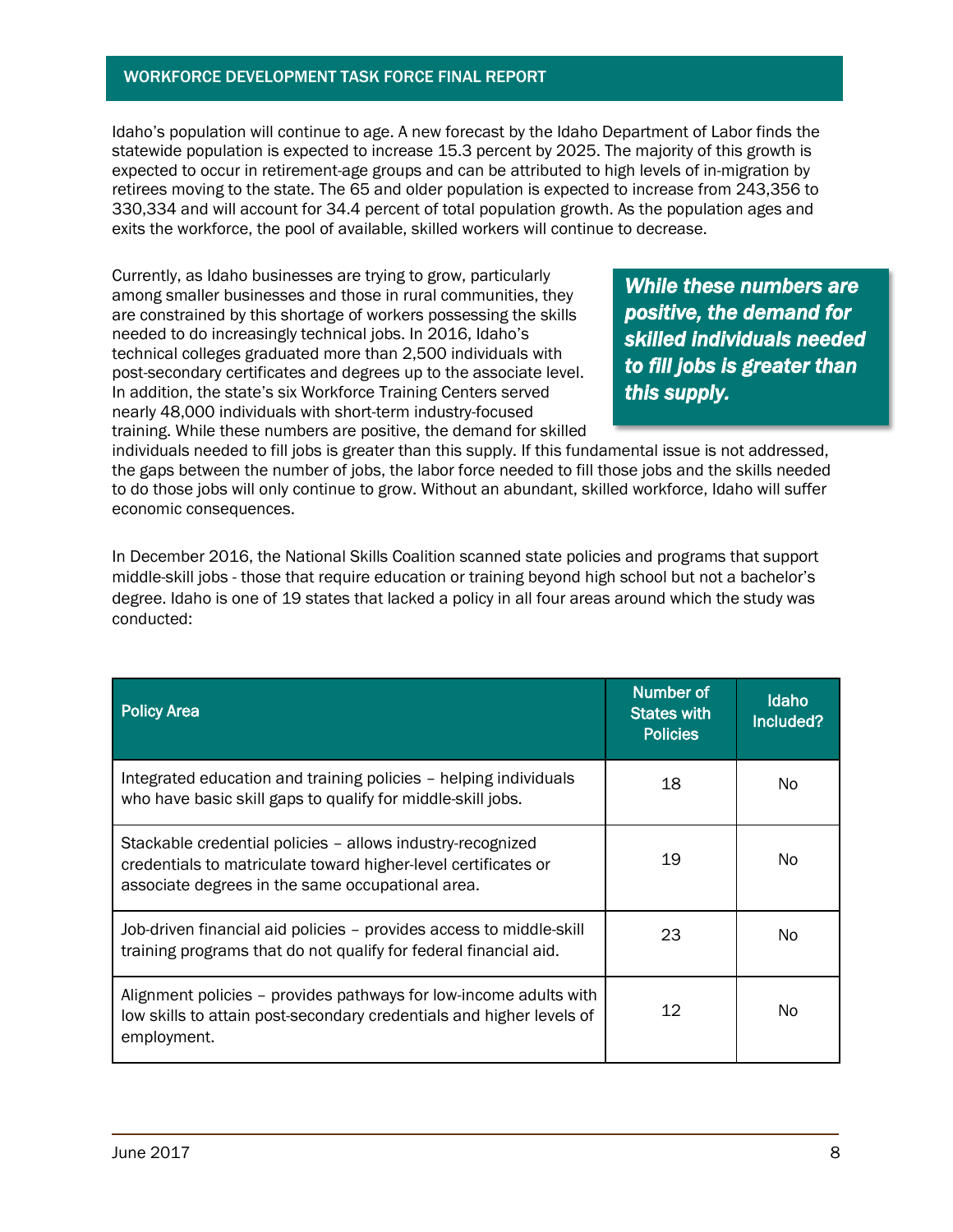The study found that there are nine states with all four policies in place: Arkansas, Colorado, Iowa, Kansas, Minnesota, Oregon, Texas, Virginia and Washington. States like Tennessee, Kentucky, Indiana, Nebraska and Arizona are making significant changes and investments in their workforce development efforts.

In the West, Colorado, Arizona, Oregon, Washington and Utah are already years ahead of Idaho in implementing workforce development policies. It is especially worrisome that several of Idaho's border states are far ahead in their workforce development initiatives. If Idaho does not act now there is a real risk of the dual problem of both a) becoming a talent exporter and b) losing businesses to those states that have created the required workforce.

The state's most flexible financial resource for providing workforce training is the Workforce Development Training Fund (WDTF). The fund's initial use was to incentivize new and existing businesses to relocate or expand in Idaho. More recently, the fund's use has expanded to support training partnerships between businesses and education to develop industry specific talent pipelines (industry sector grants), and fund solutions to specific workforce challenges faced by Idaho's rural communities (micro grants).

The WDTF is currently financed exclusively from a 3 percent set-aside of unemployment insurance (UI) tax collections paid by Idaho employers which makes it counter-cyclical funding to the overall economy. As Idaho's economy improves and reductions are made in UI tax rates, the available funds in the WDTF decrease. Indeed, the WDTF has decreased from more than \$10 million to just over \$5 million in the past five years. At current tax rates, the fund has failed to keep up with workforce needs. Furthermore, as the Governor seeks additional reductions in UI tax rates to save employers an estimated \$115 million over the next three years, the fund will continue to decline. Clearly, this decrease in the availability of training funds creates a financial challenge for meeting current and future industry demands for a skilled workforce in Idaho.

### The Work of the Task Force

Few issues are more important, or of more immediate concern, to Idaho than ensuring a workforce system that meets the current and future needs of Idaho's businesses. With the skills mismatch, the demand for qualified workers exceeding available resources and an aging population, the Task Force

*The mechanisms created to execute an industry-driven workforce development system must be agile, adaptive and subject to a stable funding commitment.* set out to ensure that industry has access to locally developed talent needed to compete in the rapidly changing economy. As industry leaders began to determine how best to prioritize and allocate state resources to provide more skilled workers, it became clear that systemic changes are needed to build a cohesive workforce system with adequate resources to remain competitive in an increasingly complex global economy.

The Task Force envisions an industry-driven system that has the ability to steer Idaho's efforts more efficiently and effectively to meet employer needs. The mechanisms created to execute an

industry-driven workforce development system must be agile, adaptive and subject to a stable funding commitment. Most importantly, the Task Force believes that industry, government and education must recognize and share responsibility for workforce development and each should elevate its commitment to executing a shared vision. Therefore, the following recommendations are presented to the Governor and the Workforce Development Council for their consideration and implementation.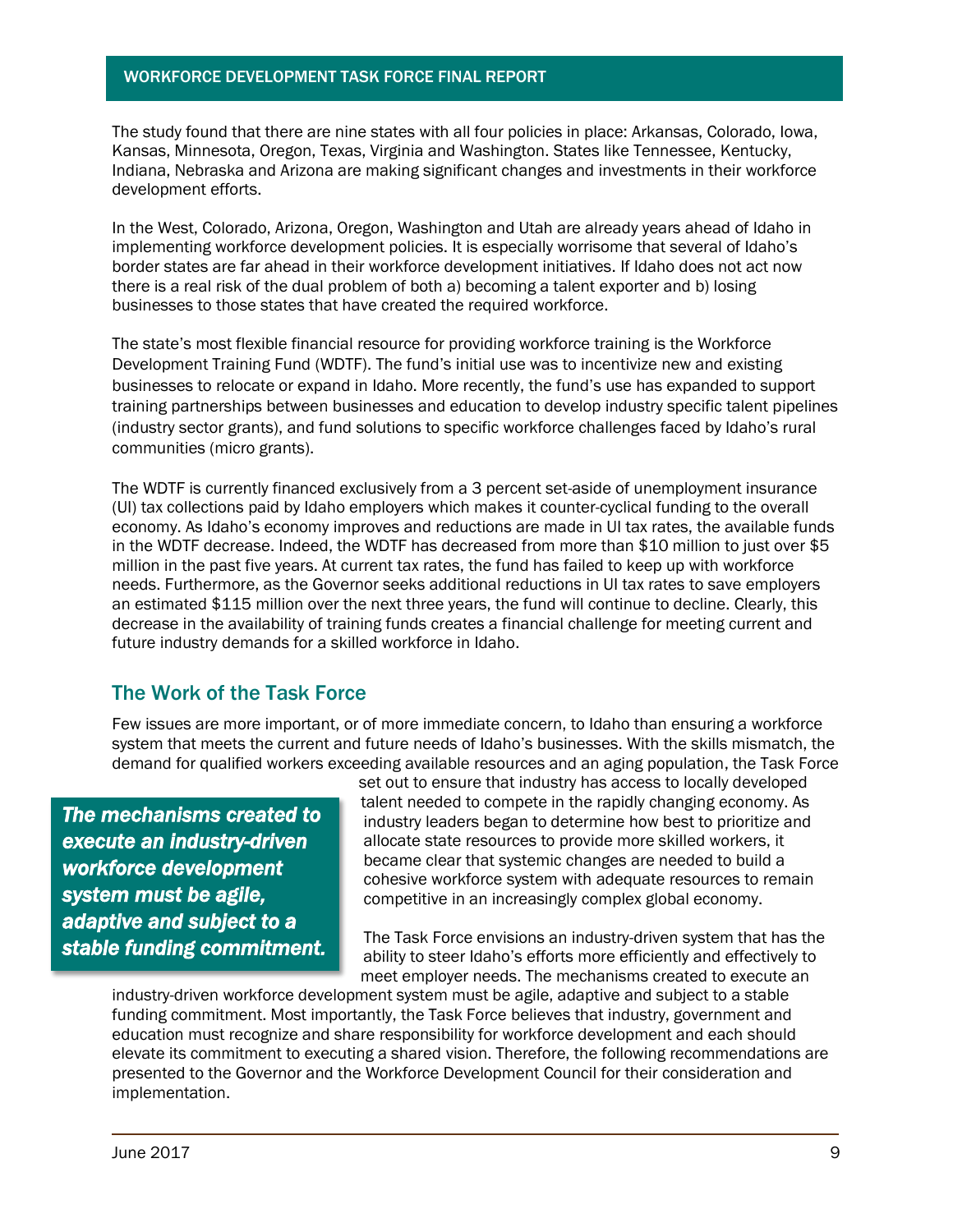Notes:

Idaho Department of Labor Projections – [http://lmi.idaho.gov](http://lmi.idaho.gov/) Idaho Department of Labor News Releases –

- <http://labor.idaho.gov/news/NewsReleases/tabid/1953/ctl/PressRelease/mid/3872/itemid/3098/Default.aspx>
- <http://labor.idaho.gov/news/NewsReleases/tabid/1953/ctl/PressRelease/mid/3872/itemid/3089/Default.aspx>
- National Skills Coalition <http://www.nationalskillscoalition.org/state-policy/skills-equity>
- Office of the Governor [https://gov.idaho.gov/mediacenter/press/pr2017/1\\_January/pr\\_06.html](https://gov.idaho.gov/mediacenter/press/pr2017/1_January/pr_06.html)
- Area Development Magazine http://www.areadevelopment.com/Corporate-Consultants-Survey-Results/Q1-2017/respondingexecutives-confident-about-Trump-economy-skilled-labor-top-concern.shtml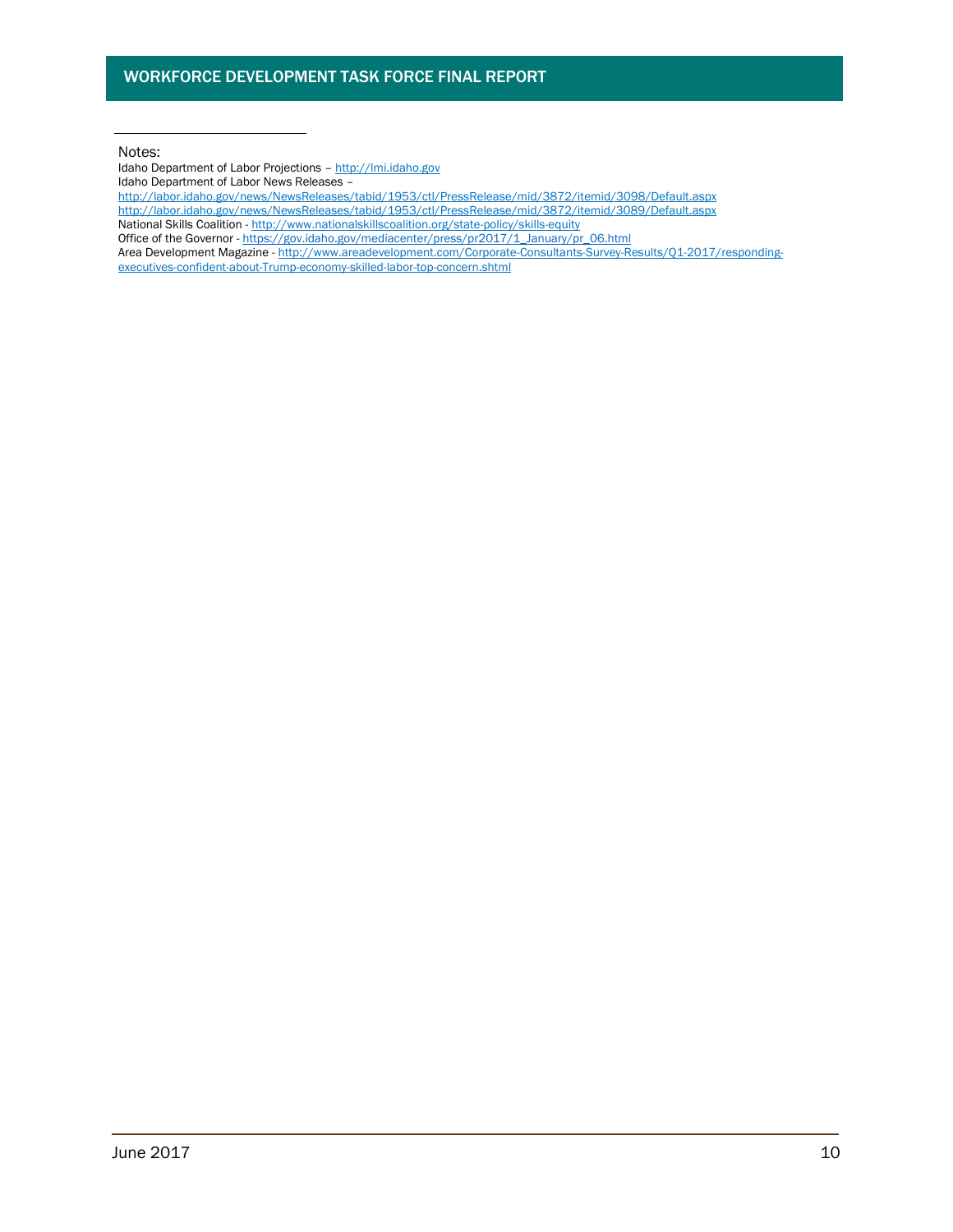# RECOMMENDATIONS

## Workforce Development Council and Industry Partnerships

Recommendation – Increase the role and responsibilities of an industry-driven Workforce Development Council to champion the development and implementation of a statewide, strategic workforce development plan that meets industries' needs today and tomorrow.

#### **Principle**

The Workforce Development Council is uniquely situated to develop, implement and promote policy, plans and initiatives designed to provide the highly skilled workforce needed today and in the future by Idaho industry. The Council should be charged with implementing the recommendations of this Task Force, including oversight and measuring effectiveness. This will require highly effective industry partnerships, facilitated by the Council, that effectively guide the workforce development strategies across multiple state agencies.

#### Short-term Actions **Long-term Actions**

- 1. Appoint a transition team to research and recommend an organizational model that meets the following expectations:
	- a. Is industry-driven;
	- b. Can hire/direct dedicated staff;
	- c. Can effectively coordinate industrydriven workforce development efforts among state agencies and educational institutions; and
	- d. Is actionable and accountable.
- 2. Update the executive order establishing the role and responsibilities of the Workforce Development Council as needed to implement the new organizational model.
- 3. Identify funding in FY18 to begin transition by hiring a Workforce Development Council executive director and other relevant staff.
- 4. Prioritize the FY18 general fund appropriation provided by the legislature (\$2.5m) toward recommendations made in this Task Force report.

#### **Owner**

State Government

- 1. Enable the Workforce Development Council to execute the implementation of a statewide, strategic workforce development plan for Idaho.
	- a. Maximize the effectiveness of the Workforce Development Training Fund to address gaps.
	- b. Direct federal workforce investments to meet industry needs.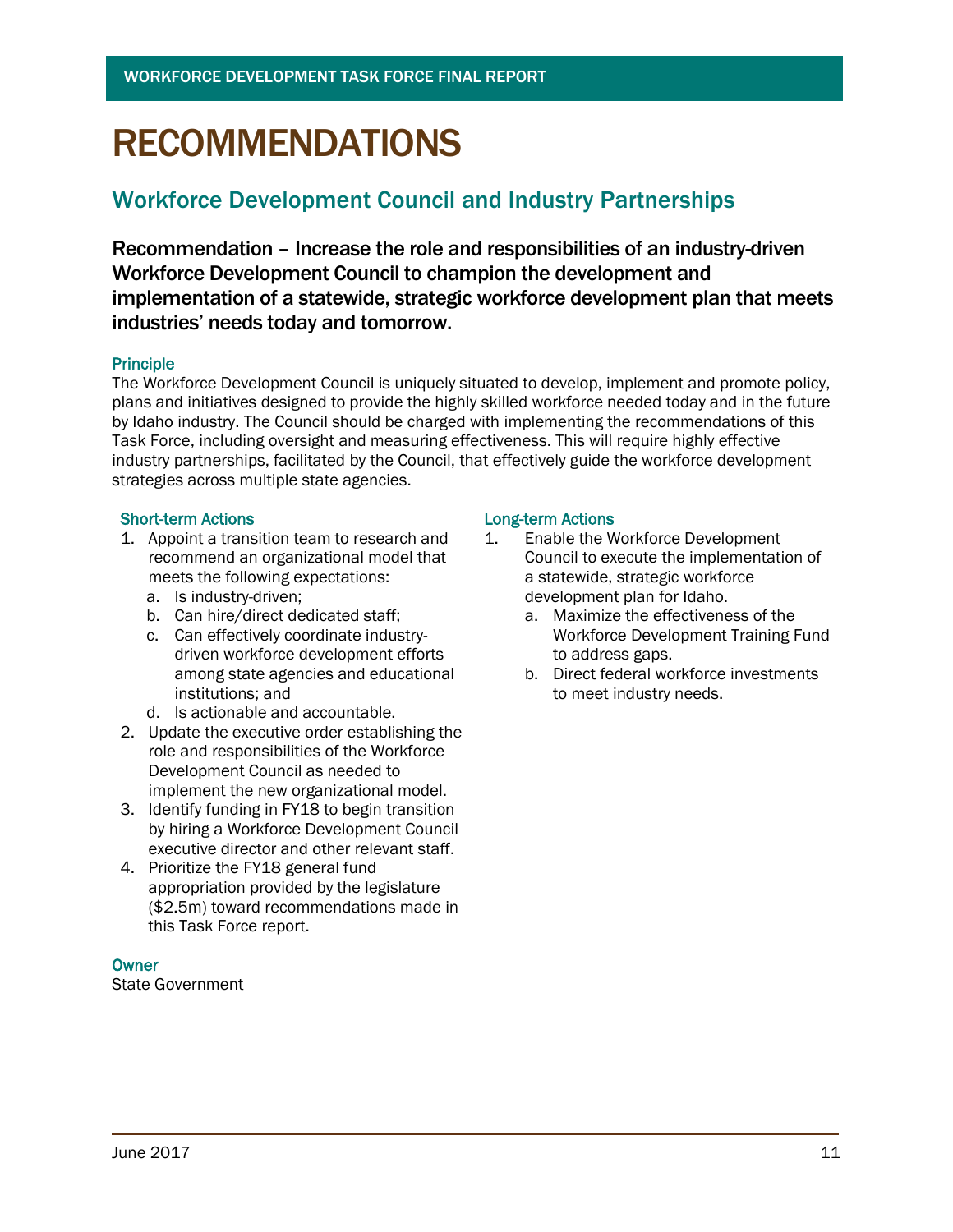#### Industry's Role

Industry members should comprise the majority of the Workforce Development Council and are expected to drive the strategy and policy components of a statewide, strategic workforce development plan for Idaho. Staff for the Workforce Development Council should report to this industry-driven council and industry members should ensure that business best practices are used to govern the oversight and accountability of the plan.

#### Government's & Education's Roles

Agencies and educational institutions should collaborate effectively and efficiently to implement the workforce development strategies established by the Workforce Development Council. The executive director of the Workforce Development Council should have sufficient authority to lead cross-agency efforts and address concerns, as needed.

#### **Outcomes**

The Workforce Development Council establishes and implements a statewide, strategic workforce development plan providing a "one-stop shop" for industry. The plan is actionable, adaptable and can direct resources towards implementation. Specific metrics include:

- Appointing a transition team.
- Recommending an organizational model to Governor.
- Updating the executive order, as needed.
- The extent to which state and federal workforce investments meet industry needs
- The effectiveness of collaboration and coordination across state agencies, the State Board of Education and educational institutions.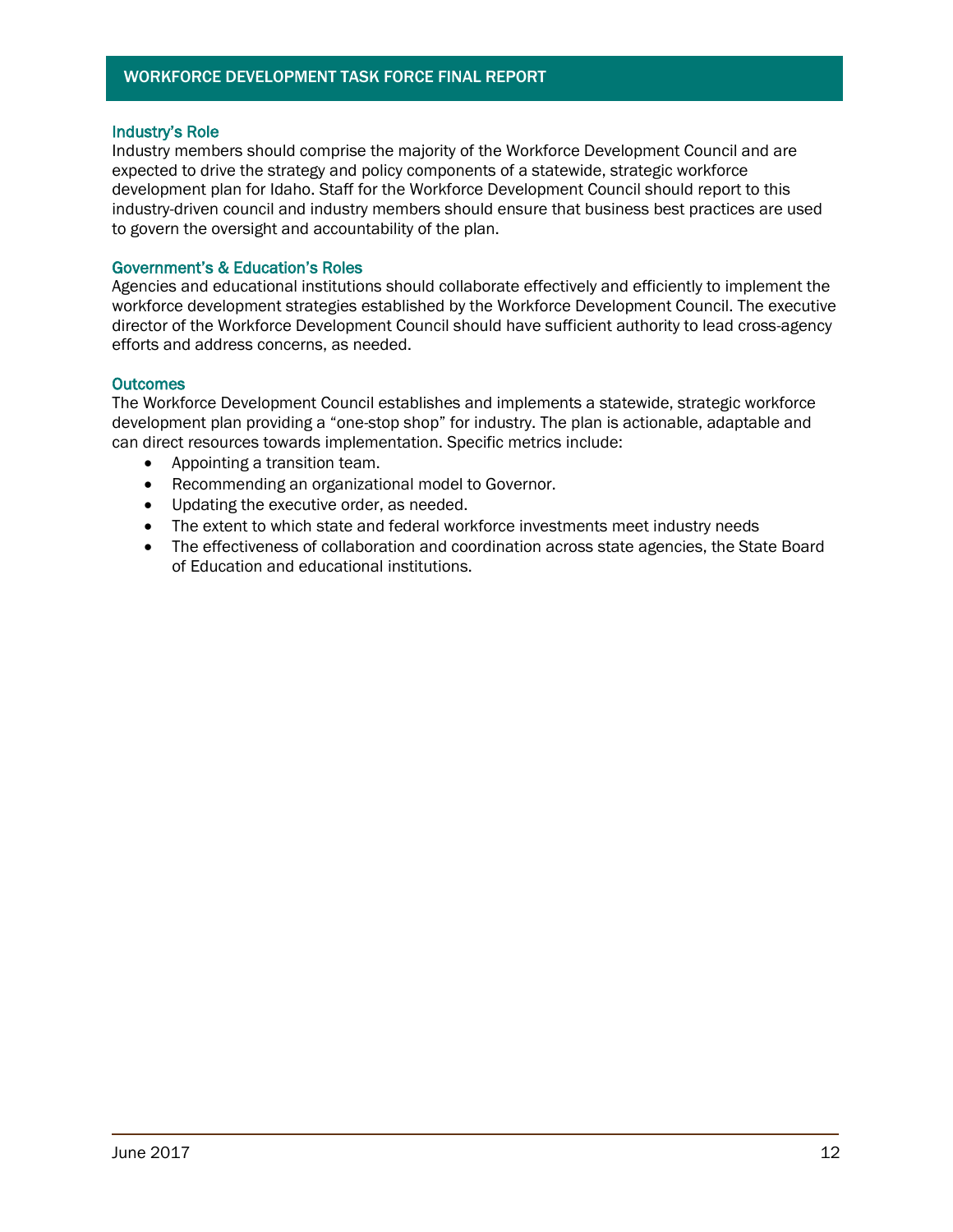## Workforce Development Training Fund

### Recommendation – Establish a sustainable funding mechanism for the Workforce Development Training Fund.

#### Principle

Targeted public investments in workforce development initiatives are required to sustain and grow Idaho's economy. The Workforce Development Training Fund (WDTF) is the state's most flexible financial resource to provide workforce training. The dedicated funding generated by the current setaside of unemployment insurance tax collections should be maintained. The Workforce Development Council should identify the additional funding needed to accomplish the goals set forth in the statewide, strategic workforce development plan.

#### Short-term Actions

- 1. Maximize the effectiveness of the Workforce Development Training Fund to implement the priorities of the Workforce Development Council.
- 2. Develop a process for the Workforce Development Council to forecast additional funding needs, ensuring that adequate funding is available to implement its strategic initiatives.

#### **Owner**

Workforce Development Council and Idaho Department of Labor

#### Industry's Role

Through active participation on the Workforce Development Council and its industry partnerships, industry should lead development of a statewide, strategic workforce development plan. In addition, industry should advocate for additional funding, when needed, to execute the plan.

#### Government's & Education's Roles

Government and education should align workforce development initiatives effectively and efficiently, under the direction of the Workforce Development Council, to maximize the use of state and federal funds.

#### **Outcomes**

The Workforce Development Council has the resources needed to implement a statewide, strategic workforce development plan. Specific metrics include:

- Increased number of employers served.
- Increased number of participants trained and placed in occupations related to the training.
- Increased number of participants retained in employment through skills upgrades.
- Cost per participant.
- Increased employer satisfaction that workforce investments meet industry needs.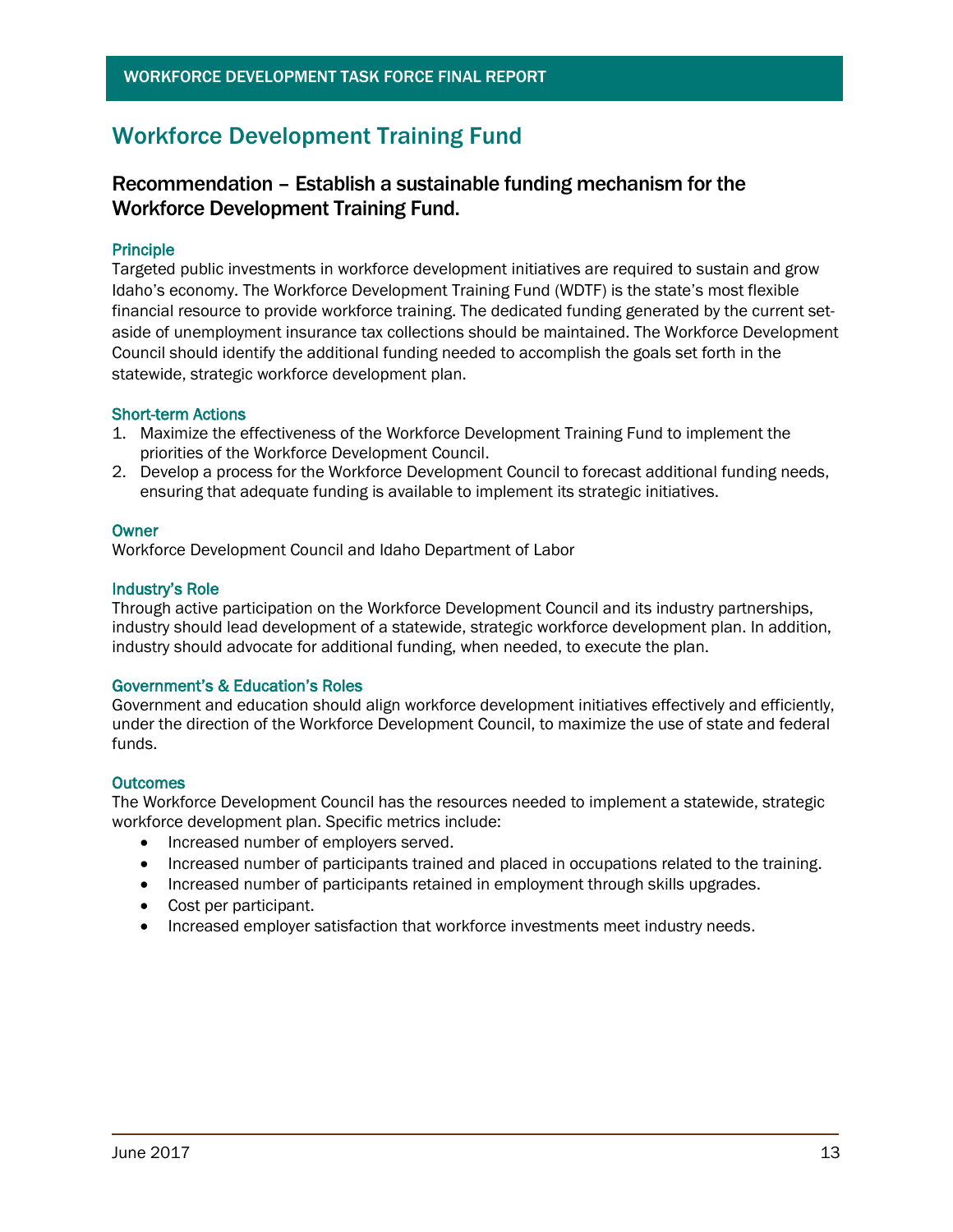### Public Engagement

Recommendation – Develop and implement a comprehensive statewide public engagement initiative utilizing technology and other engagement strategies to increase awareness of career opportunities for all Idahoans.

#### Principle

A statewide communications plan employing a targeted digital approach that directs audiences to a single point for information - a platform - should be developed and implemented, which includes messaging targeted to multiple stakeholders with an emphasis on diversity and equity. Collaboration across state agencies and educational institutions is critical to these efforts to ensure integration. This initiative requires dedicated resources that are not impacted by economic conditions.

#### Short-term Actions **Long-term Actions**

- 1. Seek changes to the Workforce Development Training Fund allowing it to be used for the implementation of a public information initiative.
- 2. The State Board of Education, Idaho Department of Labor, Idaho Career & Technical Education, Idaho Department of Commerce, Idaho Digital Learning, Idaho Commission for Libraries and the Idaho State Department of Education should assign senior-level staff to coordinate existing resources that could be directed to this effort. At a minimum, existing resources should be accessible through a single signon portal until a more comprehensive platform is available.
- 3. Implement a single platform for career exploration and post-secondary planning.

#### **Owner**

Workforce Development Council staff with support from the cross-agency leadership team identified above.

#### Industry's Role

Industry should play an active role in the development and execution of a comprehensive public information initiative. The career awareness and post-secondary planning platform should include opportunities for two-way communication – allowing industry to provide content and engage with local efforts at the secondary and post-secondary level.

#### Government's & Education's Roles

Government and education should collaborate and develop a single point of access for these efforts. Government and education should also execute the public information initiative under the guidance of an industry-driven Workforce Development Council.

- 1. With guidance from the Workforce Development Council and the State Board of Education, develop and implement a statewide public information initiative to increase awareness of career opportunities and the training/educational pathways to access them.
- 2. Continue development and launch of platform. Ensure content is current and maintained.
- 3. Promote equitable access through statewide broadband access.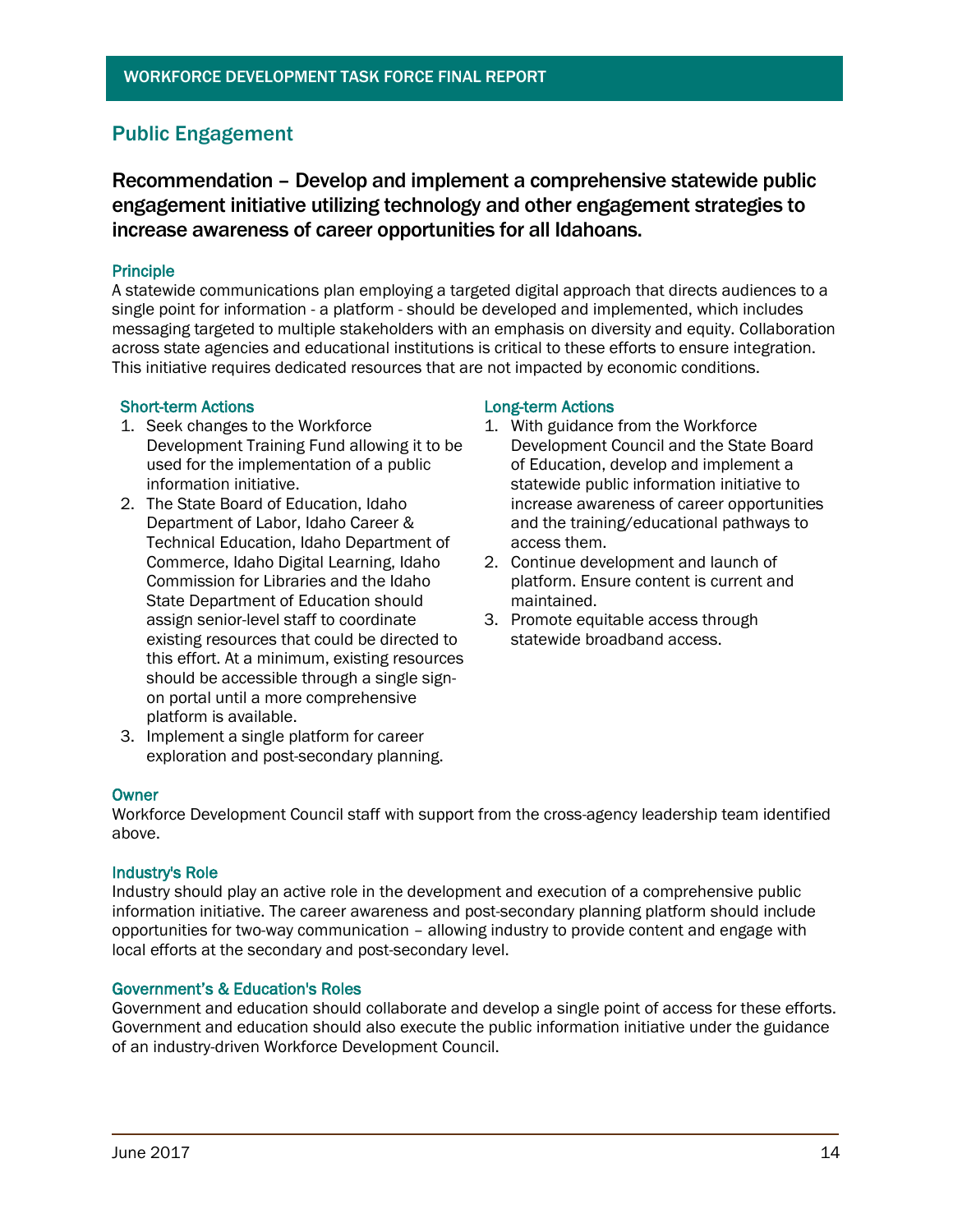#### **Outcomes**

Idahoans are informed of the career opportunities available to them in their local communities and the state. A single point of access provides timely, user-specific, relevant guidance on training options that will prepare them for their chosen career. Industry is engaged locally and at the state level in highlighting opportunities and providing experiences to youth and adults. Specific metrics include:

- A single platform and the absorption or elimination of duplicative efforts.
- Increased enrollment and completions in training programs tied to in-demand occupations.
- Industry links to the platform.
- Platform utilization by schools districts, individuals and industry, tracked via web analytics.
- Customer response to a tailored, dynamically curated experience made possible by leveraging advanced attribution and analytic methods.
- Increased business expansions/relocations to Idaho.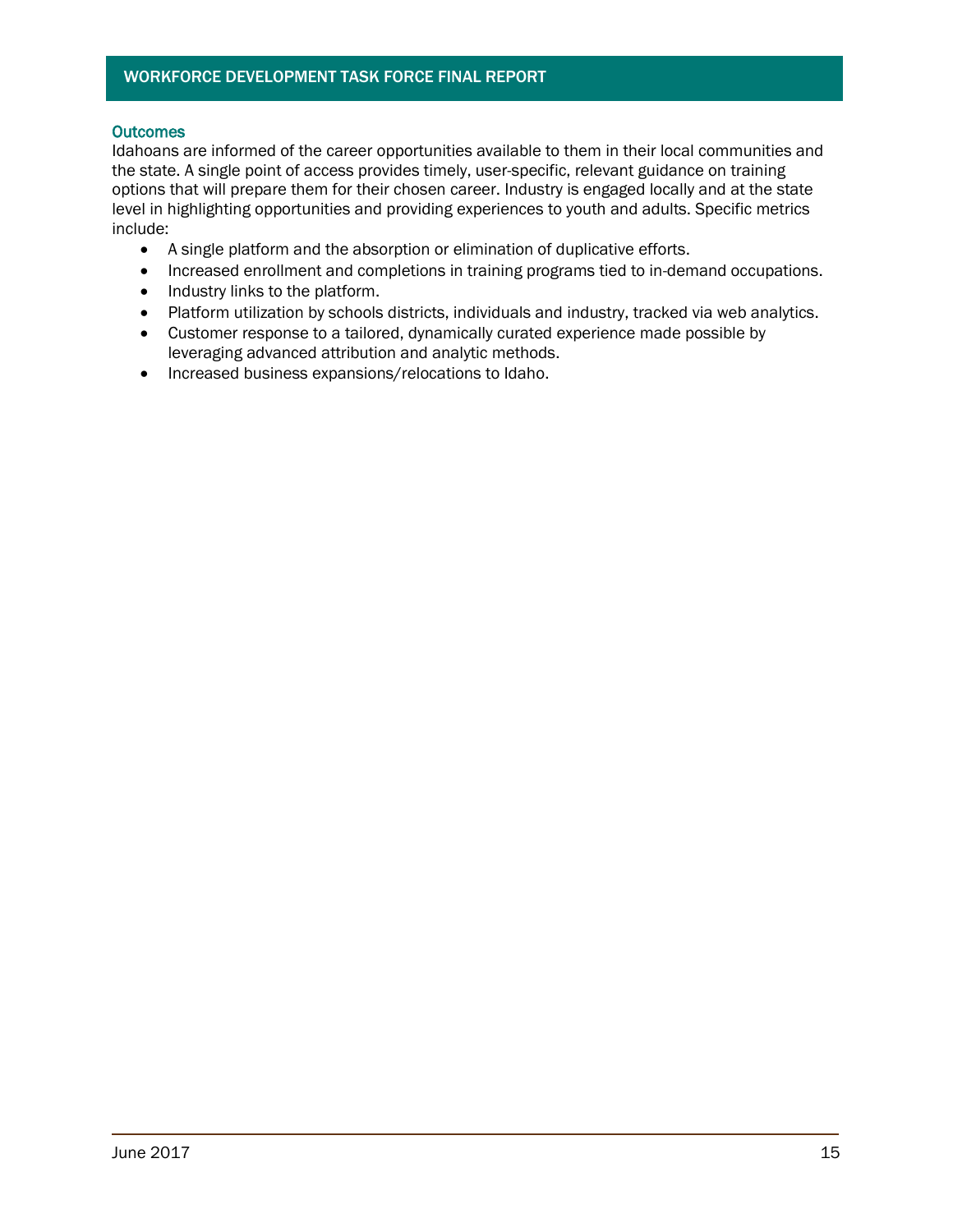## Connecting Education to Careers

Recommendation – Idaho's K-through-Career education system should value and support all pathways for students to achieve education, training and workforce skills that align to their career aspirations.

#### Principle

All Idaho students should have a full range of choices in selecting the pathway that will help them achieve their career aspirations. These choices, including technical degrees and certifications, associate degrees, apprenticeship and industry certifications, should be equally valued, promoted and celebrated along with academic bachelor and graduate degrees when it comes to career planning. This requires an education system that integrates high-quality career preparation including project and work-based learning and workforce-readiness skill development. The requirement for every Idaho student to develop an eighth grade college and career plan should be elevated to a culture of career planning and lifelong learning beginning prior to eighth grade and continuing throughout an individual's career.

#### Short-term Actions **Long-term Actions**

- 1. Assess current programs and policies and identify systemic changes that allow students to understand and pursue their career path (i.e. provide equal value).
	- a. Encourage Idaho Career & Technical Education (ICTE) to identify strategies to introduce, grow and sustain career exploration activities in middle schools and earlier.
- 2. Develop career pathway models that encourage stackable credentials, address skills gaps and support career advancement opportunities.
- 3. Develop education policies that encourage project and work-based learning.
- 4. Include short-term industry certifications in the definition of post-secondary credential with respect to Idaho's 60 percent goal.

- 1. Incorporate project and work-based learning where students have the opportunity to practice, develop and demonstrate workplace competencies. This approach should include the applied learning components found in CTE programs of study that embed workforce-readiness skill development.
- 2. Enact policy/guidance on high school credit that meets graduation requirements for applied and work-based learning courses (i.e. academic equivalency).
	- a. Develop teacher endorsements for academic equivalent content taught in CTE programs.

#### **Owner**

State Board of Education and Idaho State Department of Education

#### Industry's Role

Industry should advocate for the necessary systems changes to ensure equity among all options in the education system. Industry also should be willing to support initiatives to integrate project and work-based learning throughout the K-through-Career continuum. Locally, industry should develop partnerships with school districts and actively engage in exposing students to careers. Industry should provide leadership in defining the models of engagement to ensure successful implementation.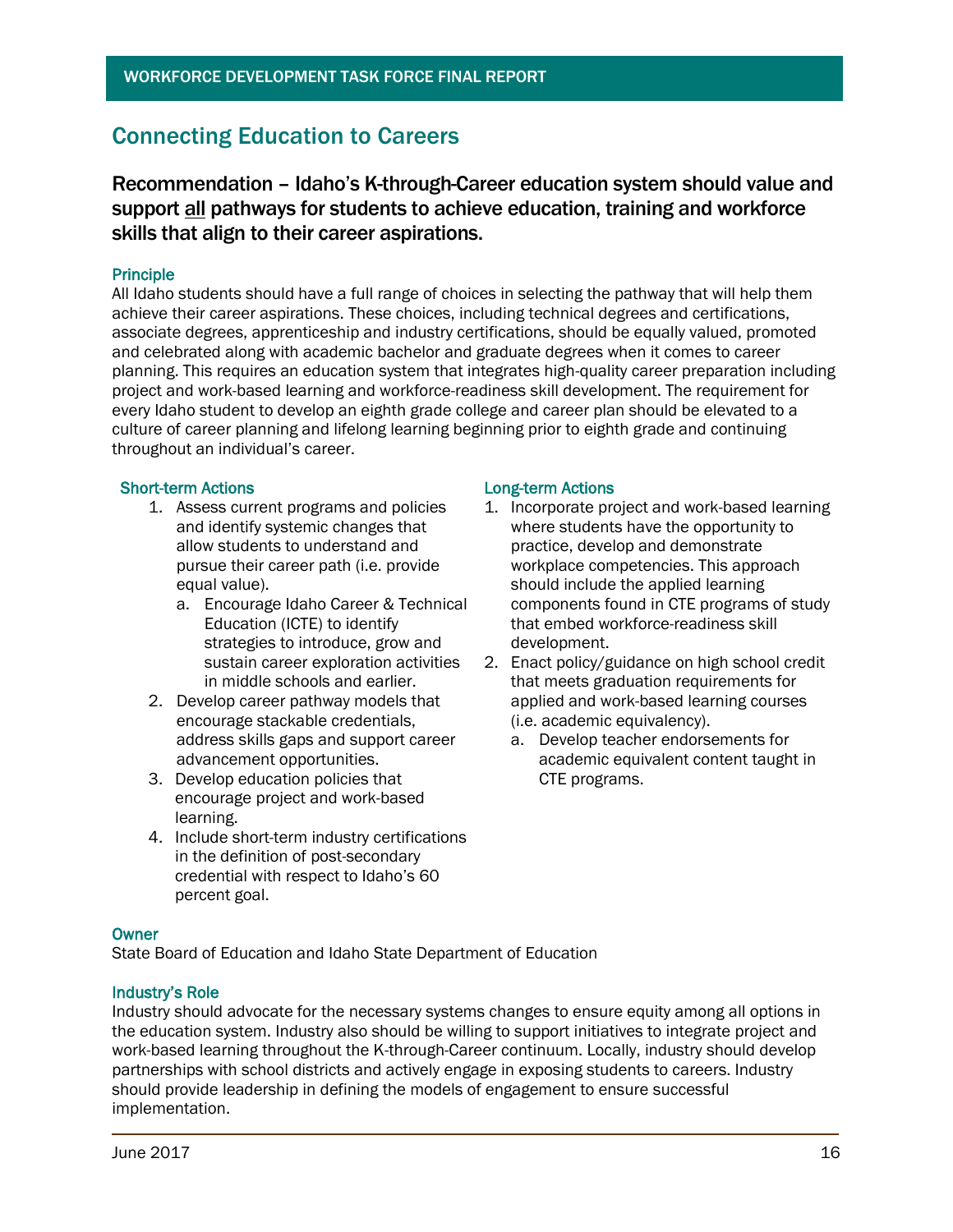#### Government's & Education's Roles

Government and education should identify and resolve the real and perceived barriers that impact the promotion and delivery of all pathways to careers. Education should incorporate project and work-based learning, which embeds workplace-readiness skill development in the delivery of courses and programs. School districts and post-secondary institutions should seek out ways to collaborate effectively and efficiently with local industry through industry partnerships established by the Workforce Development Council and local implementation efforts.

#### **Outcomes**

Through an education system that equally values all pathways to careers and integrates project and work-based learning and workforce-readiness skill development, Idaho will have a better-prepared workforce. Specific metrics include:

- Increase the number of courses and students served through career and industry exploration efforts.
- Increased transition from secondary to post-secondary programs that align to the students' career plans.
- Increased post-secondary academic and technical degree, technical certification, apprenticeship and industry credential attainment that furthers progress towards Idaho's 60 percent goal.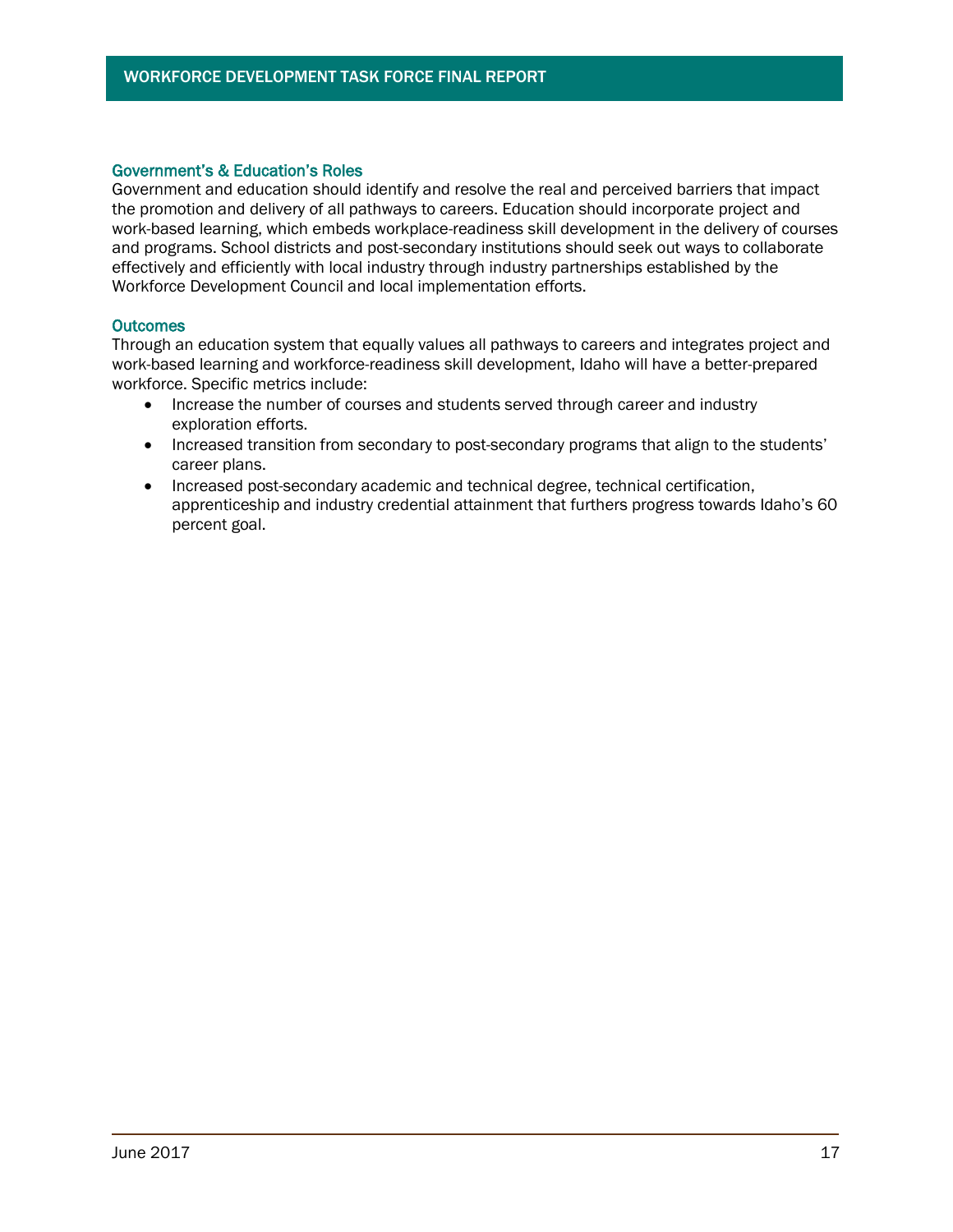## Workforce Training Centers and Adult Training Support

### Recommendation – Enhance support for Idaho's six Workforce Training Centers and the individuals they serve with short-term, industry focused training.

#### Principle

Idaho's Workforce Training Centers are uniquely situated to provide responsive, adaptive, industry directed workforce training. Their role in serving adults who need additional skills and certifications to qualify for in-demand occupations is critical. The centers should be enabled to serve more Idahoans and ensure they have the infrastructure to adapt to industry needs. In addition, access to financial aid for short-term programs, where federal funding is not available, is necessary for those low-income adults who can benefit from training and career advancement, filling current job vacancies and skills gaps.

#### Short-term Actions **Long-term Actions**

- 1. Enable the Workforce Training Centers to serve more Idahoans and ensure they have the infrastructure to adapt to industry needs.
- 2. Develop a scholarship program for shortterm training, tied to in-demand occupations, for adult Idaho workers to improve their career opportunities.

- 1. Integrate Workforce Training Centers into industry partnerships established by the Workforce Development Council.
- 2. Increase capacity of Workforce Training Centers to expand training, better serving rural communities.

#### **Owner**

Idaho Career & Technical Education Administrator

#### Industry's role

Industry partnerships should provide guidance to the Workforce Training Centers to provide continued alignment of their efforts towards the most suitable in-demand occupations, current job vacancies, and skillsets. Industry also should champion enhanced support and scholarships for short-term training.

#### Government's & Education's Roles

Workforce Training Centers will continue to provide occupation-specific, short-term training in both open enrollment and customized employer training models. Government agencies should collaborate with Workforce Training Centers to develop solutions for low-skilled or unemployed adults to quickly gain skills for high-demand jobs. Government and education agencies will assist in moving appropriate programs to the technical colleges as needed.

#### **Outcomes**

Idaho's Workforce Training Centers provide a rapid and adaptive response, based on industry's demand, to short-term training and re-training needs. Centers should be enabled to expand indemand and innovative programs and increase their enrollment, providing a well-prepared workforce for current needs. Individuals are able to access this training, through a scholarship, when other resources are not available. Specific metrics include:

- Increase the number of classes offered and students served beyond the FY17 baseline.
- Increase the number of students placed/retained in occupations related to their training.
- An increase in earnings for individuals served through training/retraining programs.
- Increased industry satisfaction with customized training.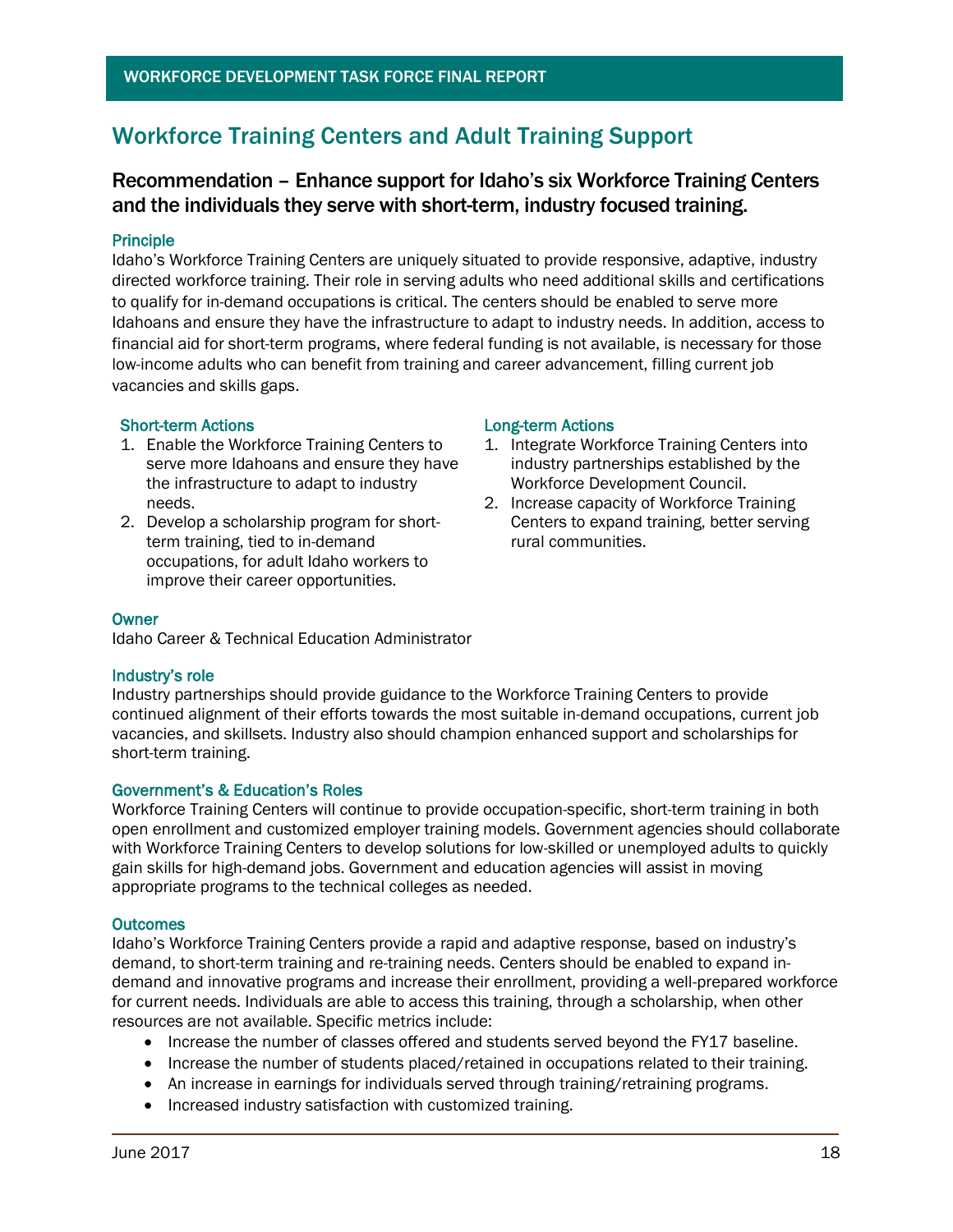## Strengthen Career Advising

Recommendation – Ensure that there is equity and access for all Idaho students to occupational pathways by establishing stronger requirements for the secondary education system in deploying college and career advising.

#### Principle

State funding for college and career advising should provide equitable access to opportunities, regardless of school size or rural status. Districts should be encouraged to combine resources, ensuring focus on career advising. Oversight through common metrics should provide accountability.

#### Short-term Actions

- 1. Working collaboratively with industry representation, establish a quality framework for the deployment of college and career advising funds. Ensure that small and/or rural districts can offer the same level of opportunities available to students in larger districts. Include common metrics and develop an accountability plan.
- 2. Reexamine the funding distribution to ensure equitable access, accounting for technology and regional resources.

#### **Owner**

State Board of Education

#### Industry's Role

Industry should engage with and support its local school districts' efforts to expose students to career opportunities. Examples include hosting tours, engaging in career fairs, providing internships for students, providing externships for teachers, etc.

#### Government's & Education's Roles

Government should provide technical assistance to school districts ensuring that state funds are meeting the intended outcomes. Government also should provide a single platform for career exploration and post-secondary planning along with public information initiatives to support local efforts. Education should ensure that students are provided with rich college and career exploration opportunities and planning that engages, but does not overwhelm, industry.

#### **Outcomes**

Idaho's youth are engaged in college and career planning throughout their high school experience and transition to the post-secondary opportunities that align with their goals. Industry is engaged in a meaningful way in showcasing the career opportunities that exist in its communities and the state. Specific metrics include:

- Increase in the time spent with students on college and career advising.
- Increase in the alignment of college and career plans to the actions taken by students (i.e. did they do what they said they would do?).
- Increase in the go-on rate to post-secondary education.
- Increase in the participation of industry in career exploration, including provision of externships for educators.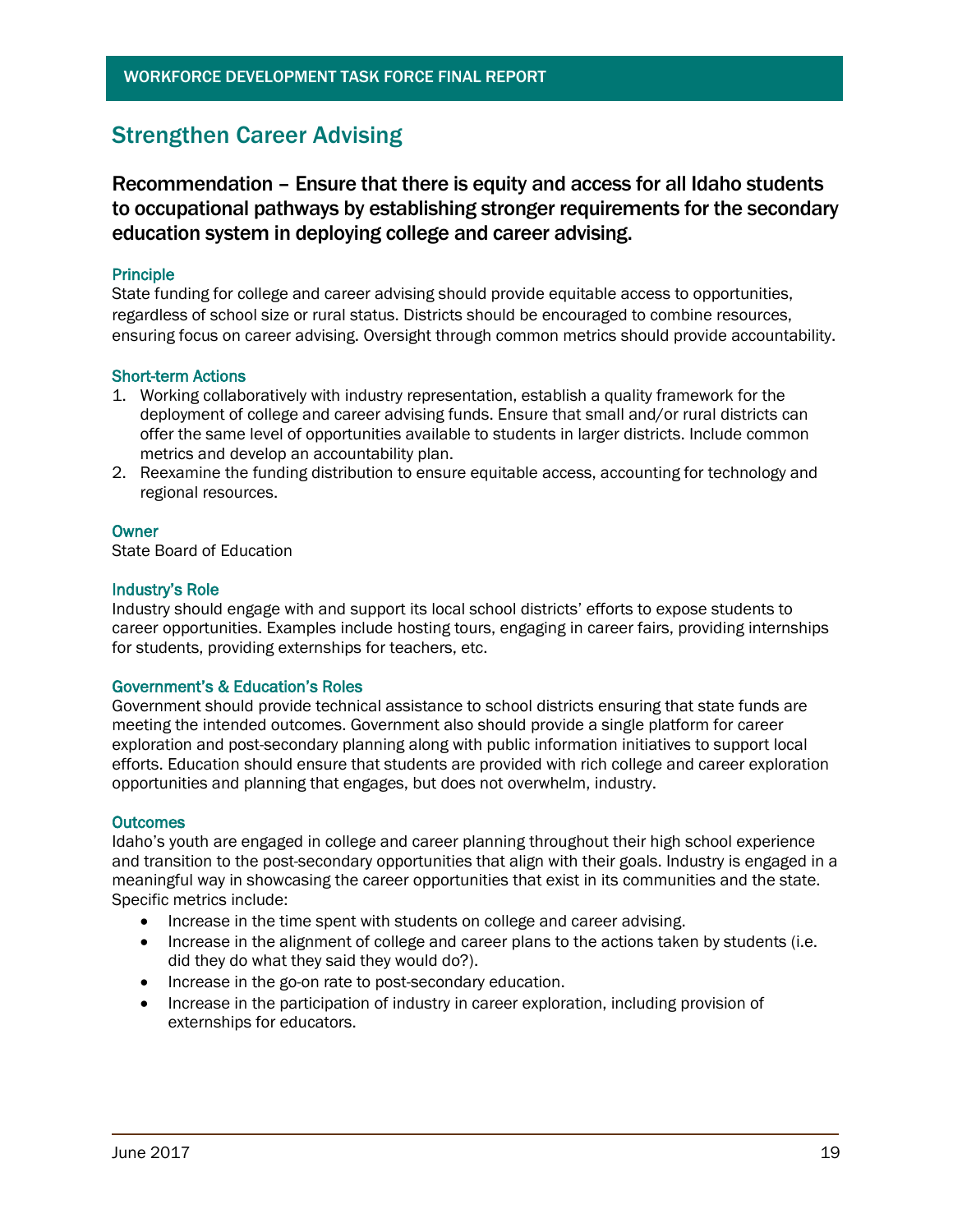### Workforce Readiness

*Workforce readiness refers to an individual's understanding of the expectations of the workplace and preparation to enter the workforce with the requisite knowledge, skills and abilities required to succeed. This may include industry-recognized certifications. This aligns with Idaho's definition of college and career readiness, which was recently adopted by the State Board of Education – see Appendix A.*

### Recommendation – Incentivize Idaho school districts to incorporate workforce readiness skills throughout secondary curriculum.

#### **Principle**

Idaho's youth should graduate from high school both college and career ready. Idaho should provide incentives to secondary schools and teachers to promote opportunities for high school students to develop workforce readiness skills, adapting models from Colorado and Florida. These incentives should connect students to post-secondary programs through articulation agreements, internships and career opportunities.

#### Short-term Actions **Long-term Actions**

1. Establish the legislative framework to support a workforce readiness incentive program for secondary schools and teachers.

1. Leverage the Workforce Development Council to advise on relevant workforce readiness knowledge, skills and abilities.

#### **Owner**

Idaho Career & Technical Education Administrator

#### Industry's Role

Industry should advocate for the establishment of an incentive model and provide input on relevant workforce readiness knowledge, skills and abilities.

#### Government's & Education's Roles

Government and education should operationalize this program and ensure that it is accomplishing its intent – a more highly qualified workforce.

#### **Outcomes**

The secondary education system provides a more highly qualified workforce by incentivizing the attainment of workforce readiness knowledge, skills and abilities. Specific metrics include:

- Increased pass rate of Workplace Readiness Skills assessment.
- Increased pass rate of CTE technical skills assessments.
- Increased usage of Fast-Forward funds for industry certifications.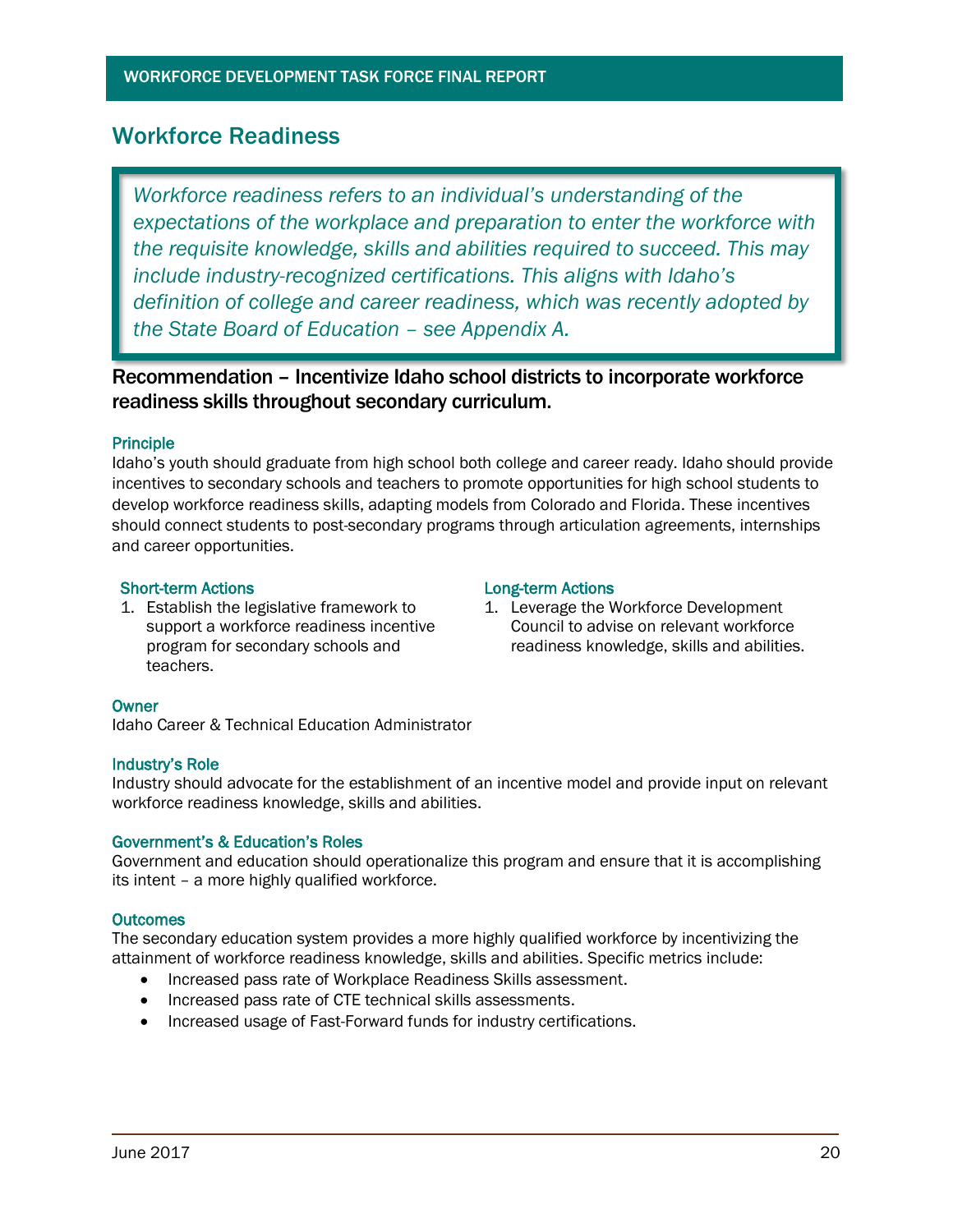## Apprenticeships

### Recommendation – Continue the development of apprenticeship programs throughout the state.

#### Principle

Registered apprenticeship is a proven, industry-driven workforce development model. The state should support businesses and industry sector groups in creating apprenticeship programs, accelerating adoption across industry.

#### Short-term Actions **Long-term Actions**

1. Continue the efforts of the Workforce Development Council's Apprenticeship Subcommittee to build a long-term plan for expanding apprenticeship programs throughout the state.

- 1. Implement the plan for expanding apprenticeship programs throughout the state.
- 2. Align appropriate CTE programs to School to Registered Apprenticeship (STRAP) opportunities that incentivize students to start their CTE pathway earlier in order to participate in STRAP during the junior/senior years.

#### **Owner**

The Workforce Development Council's Apprenticeship Subcommittee

#### Industry's Role

Provide strategy and leadership through the Workforce Development Council's Apprenticeship Subcommittee. For businesses already using the apprenticeship model, serve as a champion to companies new to the model.

#### Government's & Education's Roles

Provide technical assistance to Idaho businesses, across industries, to start up and/or expand new and existing apprenticeship programs, streamlining the process. Educational institutions - secondary and post-secondary - will partner with businesses to offer related training, as appropriate. The Idaho Department of Labor will work across agencies to support the recruitment of apprentices.

#### **Outcomes**

Idaho businesses have the skilled workforce they need to grow and expand. Their apprenticeship programs are adaptive and flexible, providing employees who have foundational knowledge and the technical skills specific to the company. The number of hard-to-fill jobs will decrease while Idahoans' post-secondary attainment rate increases. Specific metrics include:

- Increase the number of apprentices.
- Increase the number of apprenticeship programs.
- Increase the number of non-traditional apprenticeship programs (i.e. outside the trades).
- Increase the number of apprenticeship programs that provide a direct pathway to college credit, certificates and degrees.
- Increase the number of CTE pathways that incorporate School to Registered Apprenticeship (STRAP).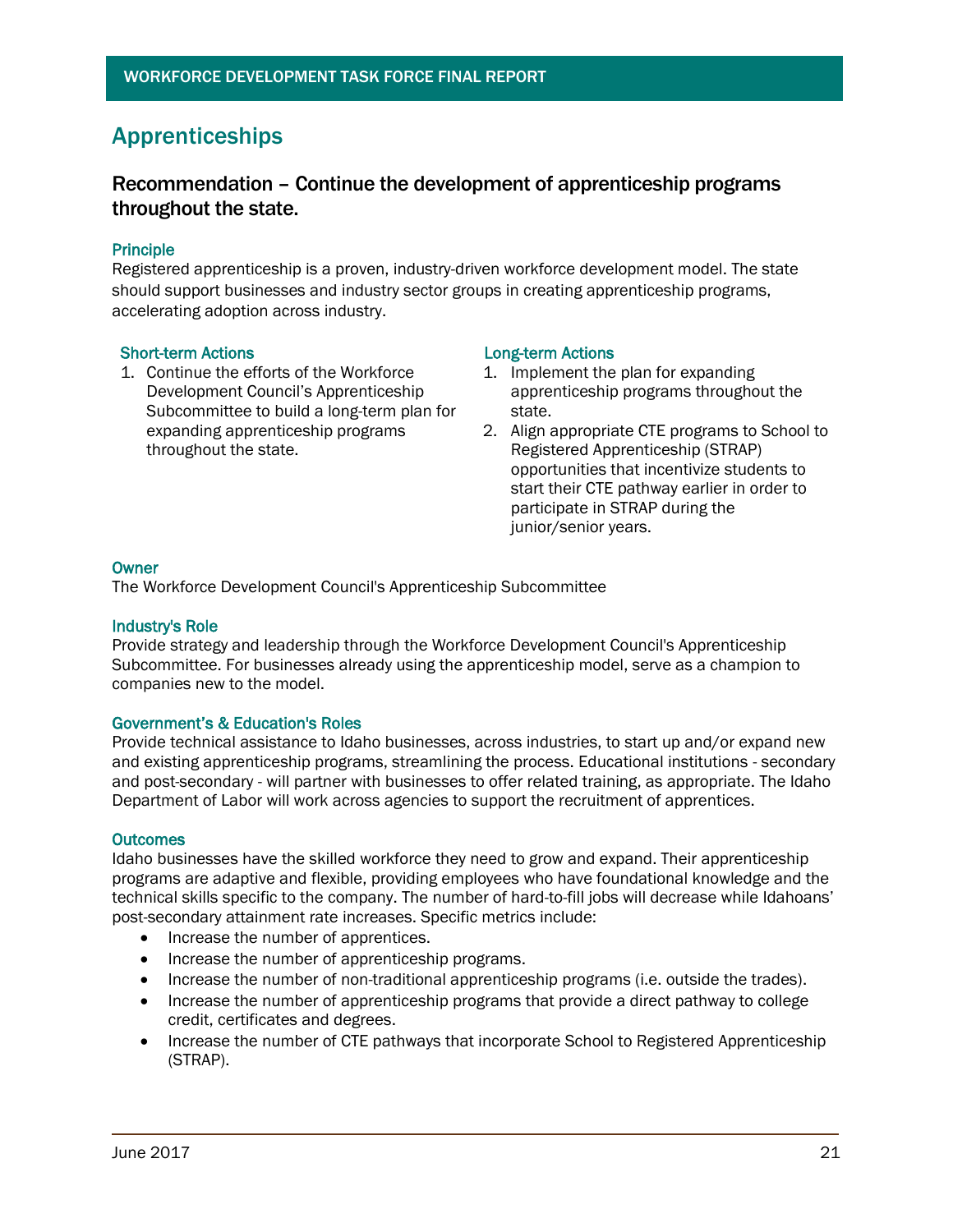## Expand Career and Technical Education Programs

### Recommendation – Strengthen Idaho's talent pipeline by expanding CTE programs at the secondary and post-secondary level.

#### Principle

A seamless K-through-Career talent pipeline development system should provide high-quality, industry-driven career and technical education. The state should continue to support ongoing investments in high-demand programs and expand its capacity to meet the needs of Idaho's employers.

#### Short-term Actions **Long-term Actions**

- 1. Expand or start in-demand programs at the six Idaho technical colleges.
- 2. Expand the secondary program quality initiative, creating seamless transitions from high school to post-secondary education to careers.
- 3. Encourage Idaho Career & Technical Education (ICTE) to identify strategies to introduce, grow and sustain career exploration activities in middle schools and earlier.

- 1. Continue to build CTE secondary and postsecondary program capacity to meet workforce demand.
- 2. Study and recommend a long-term facilities plan that addresses constraints to the expansion of workforce development programs across the state.
- 3. Provide CTE programs to middle schools.
	- a. Continue partnership with Idaho Digital Learning to build modular career exploration courses to introduce students to locally available CTE pathways through CTE Digital.
- 4. Align appropriate CTE programs to School to Registered Apprenticeship (STRAP) opportunities that incentivize students to start their CTE pathway earlier in order to participate in STRAP during the junior/senior years.

#### **Owner**

Idaho Career & Technical Education Administrator

#### Industry's Role

Industry should share its workforce projections with education and government to assist in aligning workforce supply with demand. In addition, industry should provide clear direction on the skills needed such that education can align curriculum appropriately.

#### Government's & Education's Roles

Government should address funding and policy barriers to support education in meeting industry needs. Education should be adaptive and responsive in program delivery to support a dynamic workforce development system.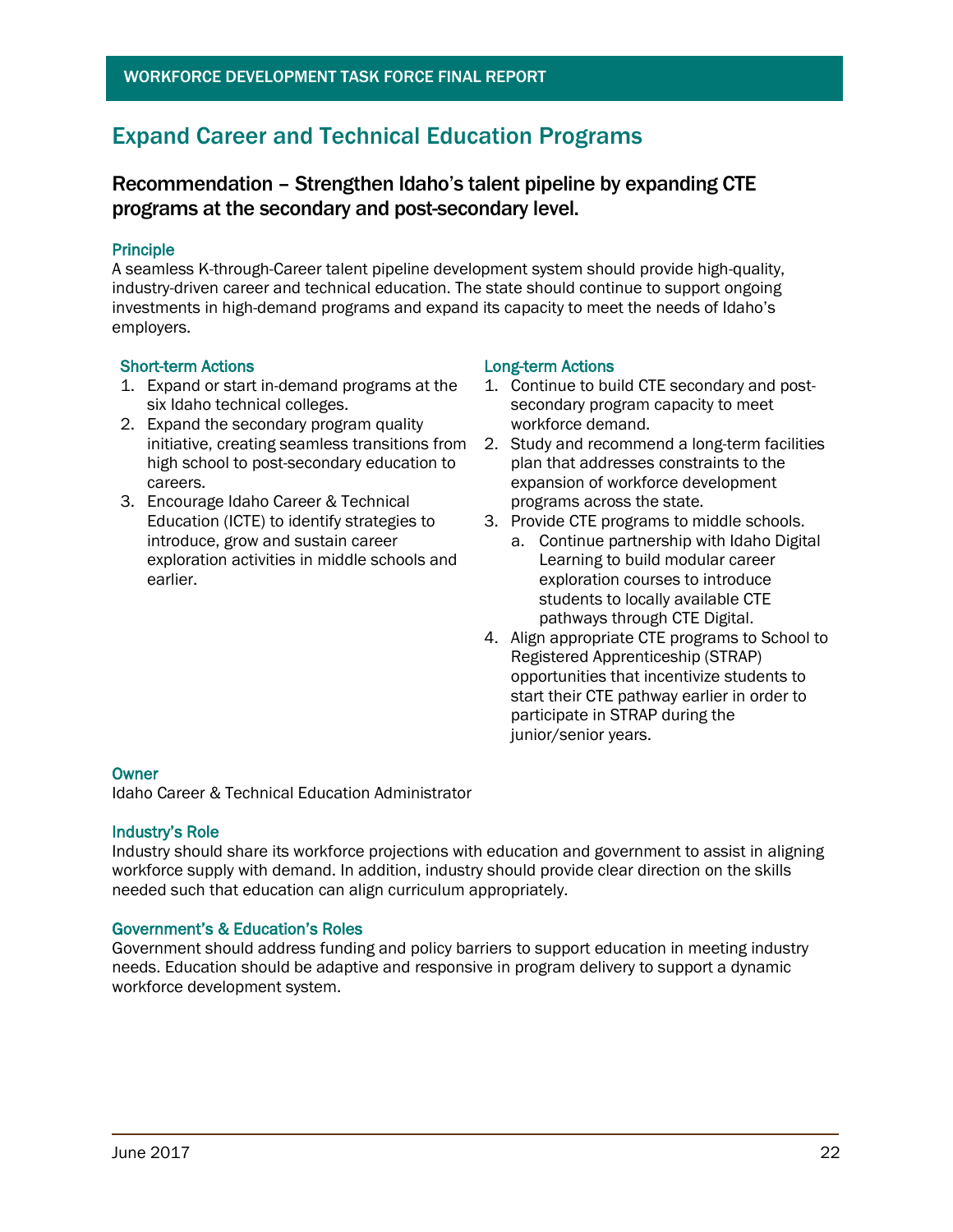#### **Outcomes**

Idaho's Career & Technical Education system is demand-driven and has the appropriate resources to provide a skilled workforce to industry. Specific metrics include:

- Increased enrollment in secondary and post-secondary CTE programs.
- Increased transition from secondary CTE programs to post-secondary CTE programs.
- Increased capacity in CTE programs to supply graduates for high-demand occupations.
- Increased positive placement rates for graduates in occupations aligned to their training.
- Increased number of apprenticeship and industry-recognized certifications.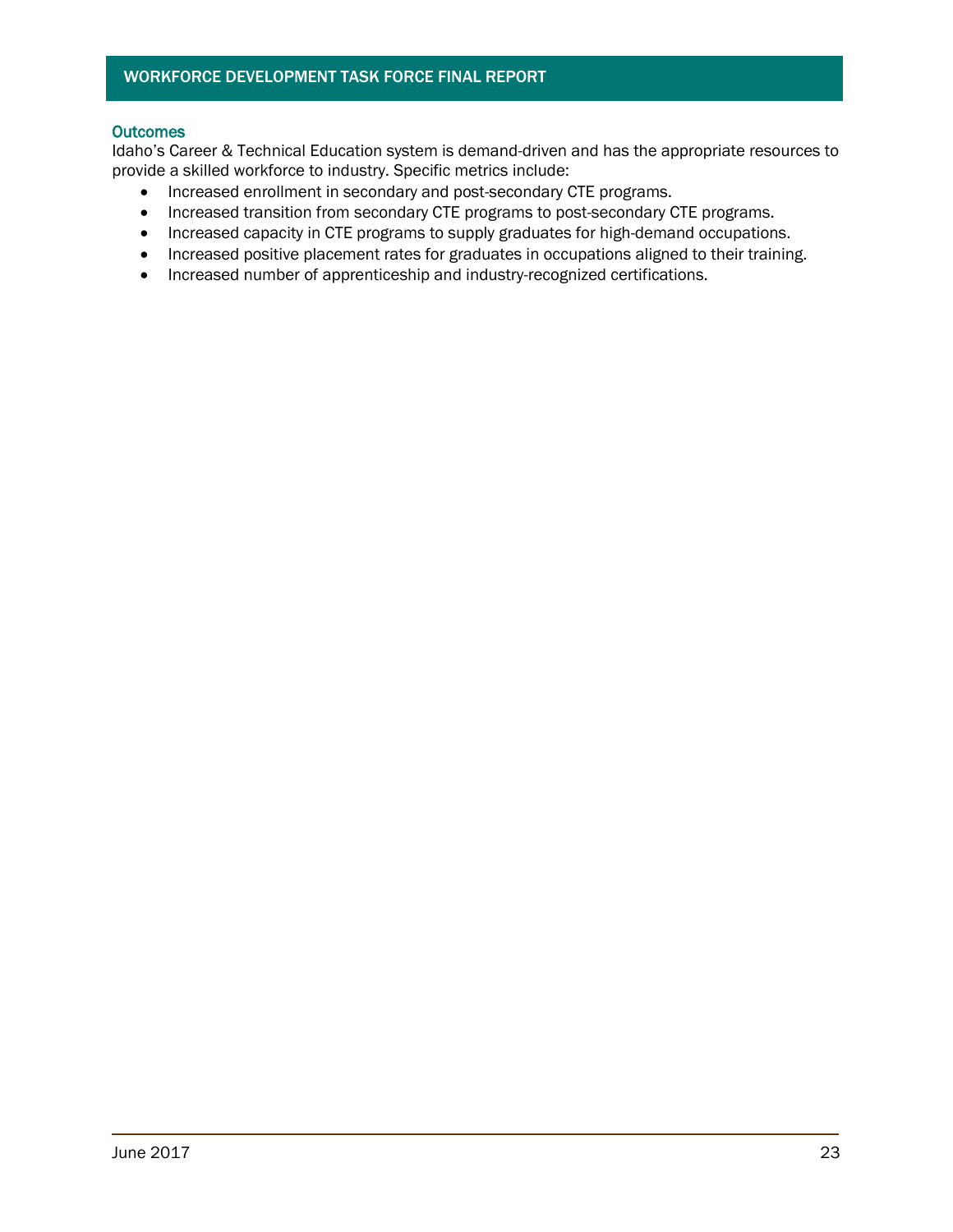# CONTRIBUTORS TO THE WORKFORCE DEVELOPMENT TASK FORCE

### Membership

Members of the Task Force included representatives of industries such as health care, aerospace, food processing, natural resources, advanced manufacturing, energy and construction – which all have a high demand for additional skilled employees. Members also included representatives of education, career and technical training programs, and the Workforce Development Council. The Idaho House of Representatives and the Idaho Senate appointed one member each, and the Idaho Departments of Labor and Commerce and the State Division of Career & Technical Education provided administrative and technical support.

#### *Co-Chairs:*

| Dr. David Hill            | Idaho State Board of Education; Retired Senior Executive Idaho<br>National Laboratory             |
|---------------------------|---------------------------------------------------------------------------------------------------|
| <b>Brian Whitlock</b>     | President and CEO, Idaho Hospital Association                                                     |
| <b>Industry Members:</b>  |                                                                                                   |
| Lonnie Krawl              | Senior Vice President, Administrative Services and Chief Human<br>Resources Officer, Idaho Power  |
| Tim Komberec              | President, Empire Airlines and Chair, Workforce Development Council                               |
| <b>Steinar Hjelle</b>     | Vice President, Global Talent Management, Micron Technology Inc.                                  |
| Jeremy Grimm              | Program Officer, LOR Foundation; Former Director, Public Relations<br>and Communications, Kochava |
| <b>Scott Corsetti</b>     | Vice President, Operations, Chobani                                                               |
| <b>Trent Clark</b>        | Director, Public and Governmental Affairs, Monsanto                                               |
| <b>Bob Boeh</b>           | Vice President, Government Affairs and Community Outreach, Idaho<br><b>Forest Group</b>           |
| Craig Graf                | Vice President, Manufacturing, Micro 100                                                          |
| Tom Harris                | President, Western States Equipment Company                                                       |
| Bob Von Lintig            | Vice President, Operations, Western Construction                                                  |
| <b>Education Members:</b> |                                                                                                   |
| Staci Low                 | Director, Career Technical Education, West Ada School District                                    |
| <b>Marie Price</b>        | Director, Workforce Training and Community Education, North Idaho                                 |

College Workforce Training Center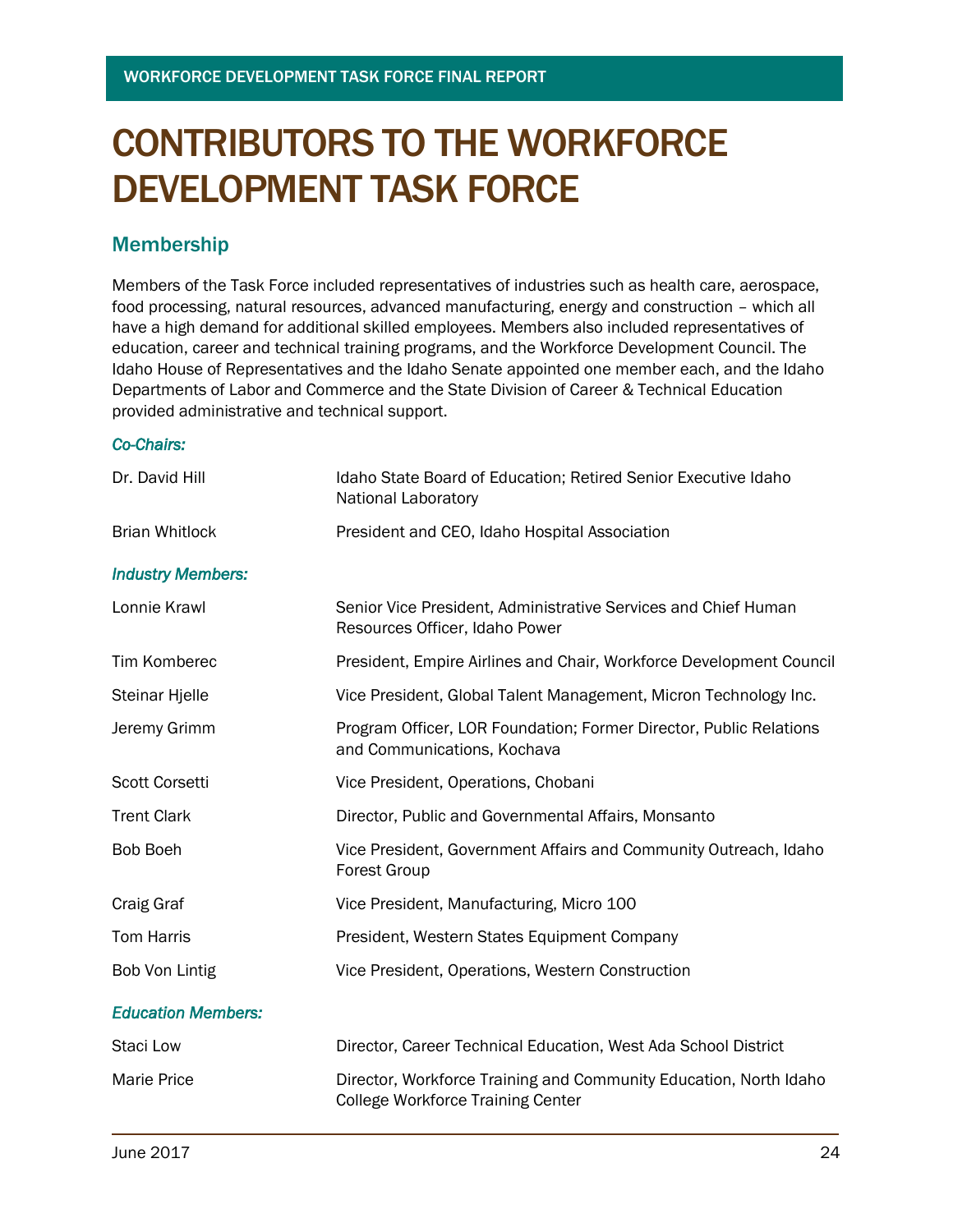| Scott Rasmussen         | Dean, College of Technology, Idaho State University                                                       |
|-------------------------|-----------------------------------------------------------------------------------------------------------|
| Legislators:            |                                                                                                           |
| Sen. Michelle Stennett  | Minority Leader, District 26                                                                              |
| Rep. Rick D. Youngblood | District 12, House Seat B                                                                                 |
| <b>Ex-Officio:</b>      |                                                                                                           |
| Kenneth D. Edmunds      | Director, Idaho Department of Labor                                                                       |
| Dwight Johnson          | State Administrator, Idaho Career & Technical Education                                                   |
| Megan Ronk              | Director, Idaho Department of Commerce                                                                    |
| Staff:                  |                                                                                                           |
| Jessica Beaver-Nelson   | Research Analyst, Sr., Idaho Department of Labor                                                          |
| <b>Wendi Secrist</b>    | Director, Business Outreach & Idaho SkillStack®, Idaho Career &<br><b>Technical Education</b>             |
| Adrian San Miguel       | Director, Postsecondary Education, Idaho Career & Technical<br>Education                                  |
| <b>Mark Warbis</b>      | Director, Communications and Senior Special Assistant for Economic<br>Development, Office of the Governor |
| Bobbi-Jo Meuleman       | Chief Operating Officer, Idaho Department of Commerce                                                     |

The Task Force heard presentations from representatives of Idaho state agencies such as Idaho Career & Technical Education, the State Board of Education, and the Departments of Labor, Commerce, Education, Health & Welfare and Vocational Rehabilitation. Additionally, representatives from Idaho Digital Learning, Idaho Career Information System, Idaho STEM Action Center, Workforce Training Centers, Idaho School Counselors Association, Idaho PTECH Network, Idaho Association of Commerce and Industry, Idaho Chamber Alliance, Idaho Technology Council, Idaho AFL-CIO, and Idaho Business for Education provided presentations. Overall, representatives expressed the need to provide streamlined and expanded access to tools, resources and training programs throughout the state. However, they cautioned that without a corresponding effort to provide all Idahoans with career exploration opportunities and exposure to industry in a meaningful way, improving the funding and delivery of training programs would not solve Idaho's workforce challenges.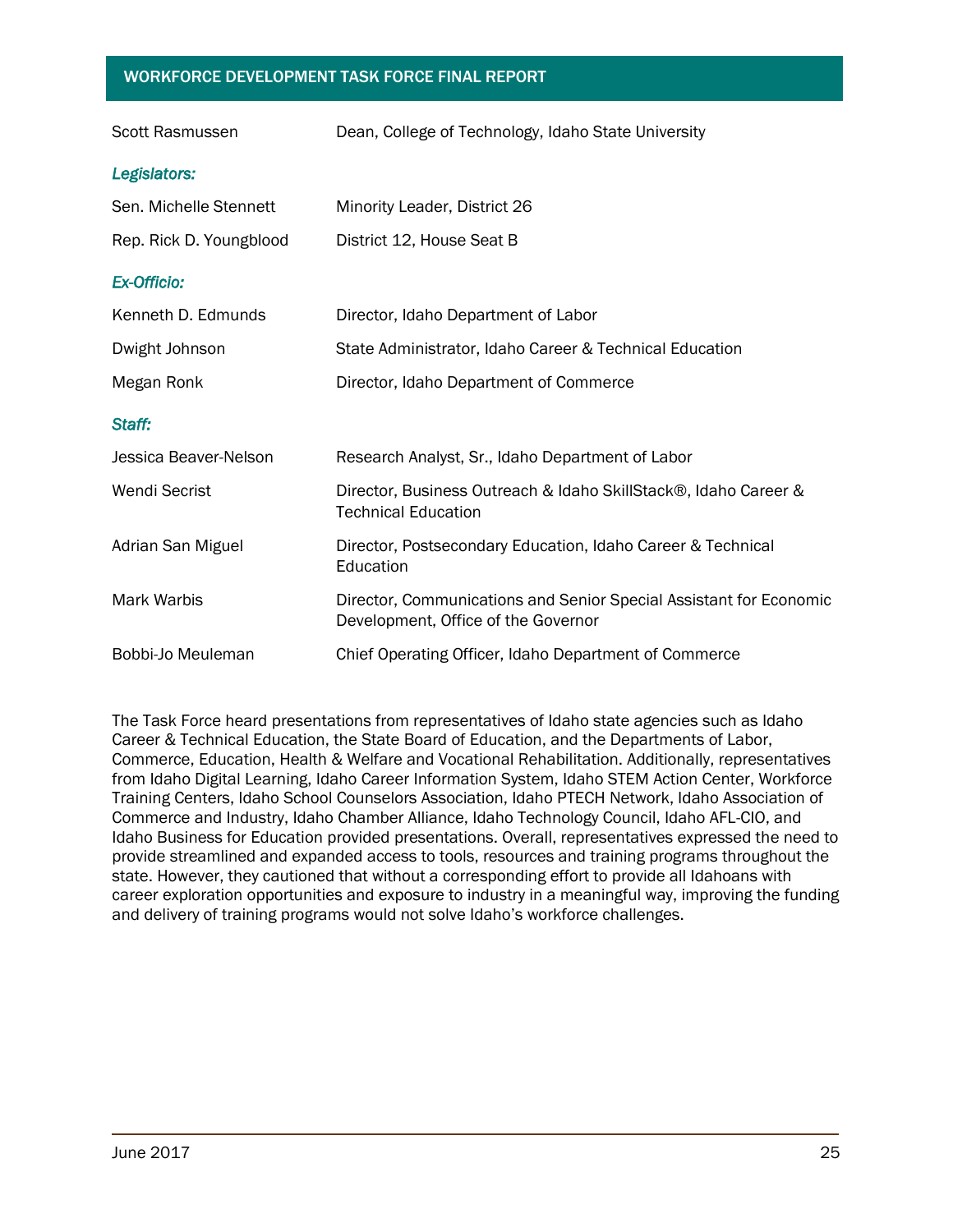# APPENDIX A

### Idaho State Board of Education's Definition for College and Career Readiness

### College and Career Readiness<sup>1</sup>

*Definition*: College and career readiness is the attainment and demonstration of requisite competencies that broadly prepare high school graduates for a successful transition into some form of post-secondary education and/or the workplace.

*Purpose*: Proficiency in basic academic skills, including math, reading and writing, are foundational to an educated and productive citizen. Successful application of this learning requires high technical and behavioral competencies. Together, these skills are critical for student success, whether at the collegiate level or in the workforce. Therefore, it is equally important that students, teachers, and policymakers have a common understanding and agreement about the specific competencies a high school graduate will need to possess in order to lead a successful and meaningful life.

#### *Competencies*:

- *Knowledge of Core Subjects*: Possess proficiency in the core subjects (language arts/communication, math, science, social studies, humanities and health/wellness), and ability to apply this knowledge and understanding to be successful in college or the workplace.
- *Critical Thinking/Creative Problem Solving*: Exercise sound reasoning to analyze issues, make decisions, identify problems and use good judgment to implement solutions and overcome problems. The individual is able to obtain, interpret, and use knowledge, facts, and data in this process, and may demonstrate originality and inventiveness.
- *Oral/Written Communications*: Articulate thoughts and ideas clearly and effectively in written and oral forms. The individual has public speaking skills; is able to express ideas to others; and can write/edit correspondence and reports clearly and effectively.
- *Teamwork/Collaboration*: Build collaborative relationships, work effectively within a team structure, and can negotiate and manage conflict.
- *Digital Literacy*: Confidently and effectively perform tasks in a digital environment through the use of information and communication technologies to find, evaluate, interpret, create and communicate ideas and information requiring both cognitive and technical skills. *Leadership*: Leverage the strengths of others to achieve common outcomes or goals, and use interpersonal skills to encourage others. The individual is able to assess their emotions; use empathetic skills to guide and motivate; and organize, prioritize, and delegate work.
- *Professionalism/Work Ethic*: Demonstrate personal accountability and effective work habits (e.g., punctuality, working productively with others, and time workload management), and understand the impact of non-verbal communication. The individual demonstrates integrity and ethical behavior, acts responsibly, and is able to learn from their mistakes.
- *Career Exploration and Development*: Identify and articulate one's skills, strengths, knowledge, and experiences relevant to career goals, and identify training, education and competencies necessary for professional growth. The individual is able to navigate and explore career options, and understands and can pursue opportunities.
- *Citizenship/Civic Responsibility*: Think critically about complex issues and evaluate information about issues of public consequence. Demonstrate knowledge of institutions and processes of government and political systems. Possess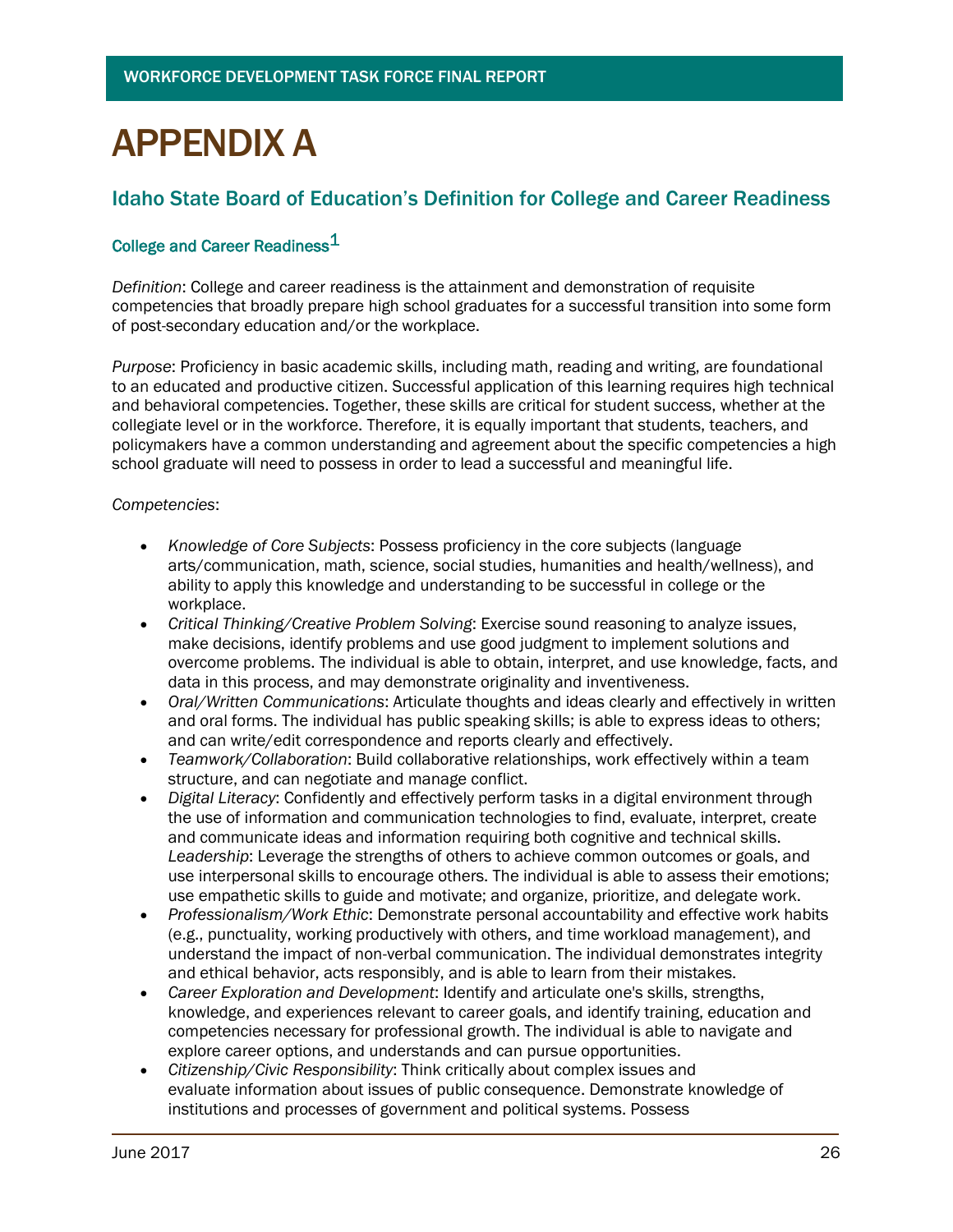behaviors, attitudes, and understanding needed to be a knowledgeable, active and engaged member of a community.

 *Financial Literacy*: Possess knowledge and understanding in the following areas: earning income, buying goods and services, using credit, saving and protecting assets and insuring.<sup>2</sup>

Notes:

Idaho State Board of Education:

http://boardofed.idaho.gov/meetings/board/archive/2017/0614-1517/04PPGA.pdf?cache=1498677572578

 $1$  The definition and most of the competencies were drawn heavily from the National Association of Colleges and Employers' "Definition of Career Readiness and Competencies" – <http://www.naceweb.org/knowledge/career-readiness-competencies.aspx>

<sup>2</sup> Council for Economic Education, *National Standards for Financial Literacy*.